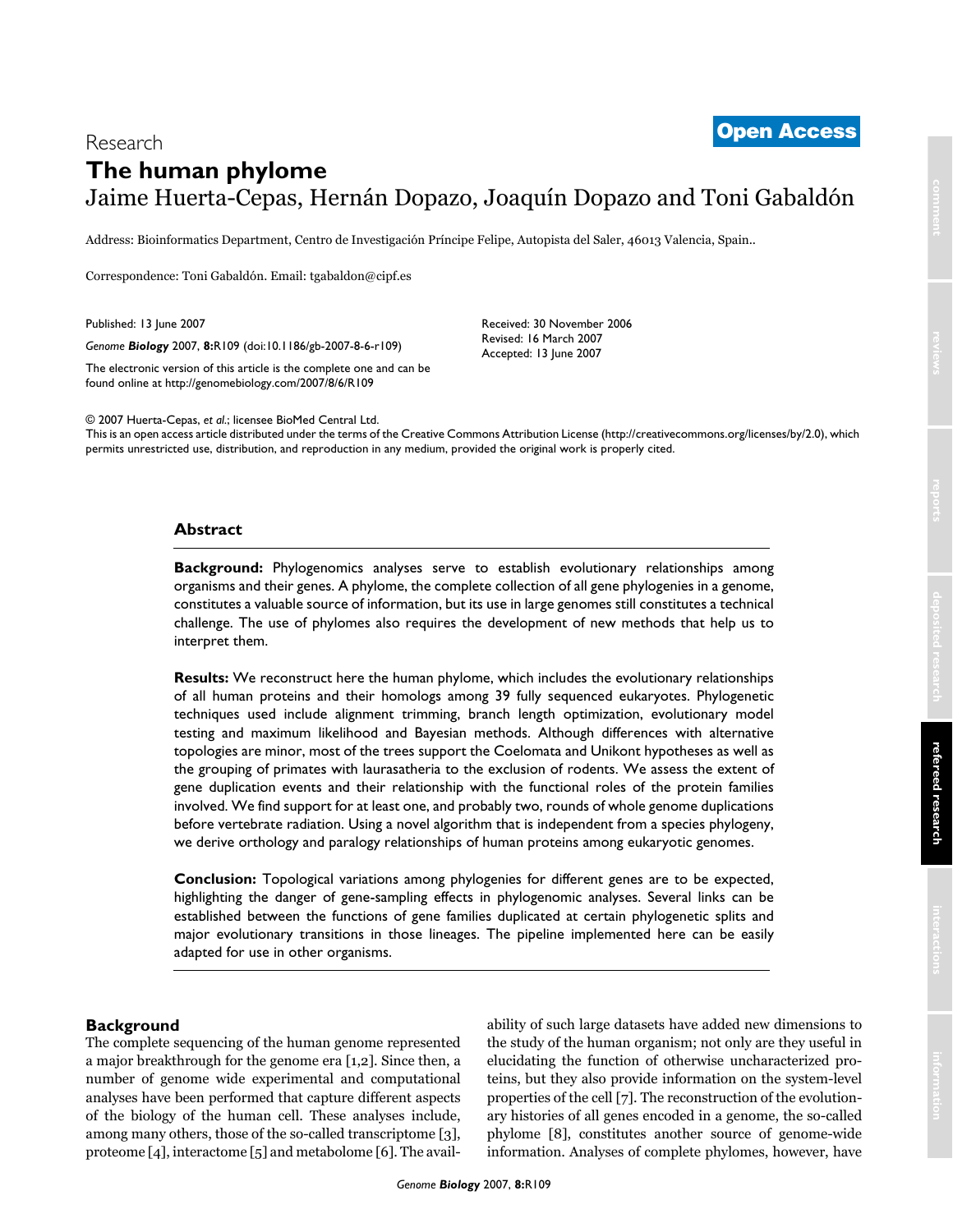traditionally been prevented by their large demands on time and computer power. Only recently have faster computers and algorithms paved the way for the application of phylogenetics to whole genomes. Such analyses have proven to be a very useful tool for the detection of specific evolutionary scenarios [9] and for the functional characterization of genes and biological systems [10,11]. Other large-scale phylogenetic analyses have focused on the establishment of orthology relationships among genes in model species. Most remarkably, the Ensembl database now includes phylogenetic trees [12], and the TreeFam [13] and HOVERGEN [14] databases provide automatically derived and curated phylogenies of animal gene families. Other such databases focus on specific aspects of the evolution of gene families, such as the detection of adaptive events [15]. These databases follow a family-based approach, since they first group the genes into families and subsequently build a single phylogeny for each family.

Using a different, gene-based approach that aims at maximizing both the coverage over the human genome and the taxonsampling among fully sequenced eukaryotic genomes, we have developed a fully automated pipeline (Figure [1\)](#page-2-0) to reconstruct the phylogenies of every protein encoded in the human genome and its homologs in 39 eukaryotic species. Such a pipeline aims at resembling, as much as possible, the manual procedure used by phylogeneticists while remaining a fully automated process. In the search for a compromise between time and reliability, we always tried to adjust the balance towards the latter, thus assuring high quality in the resulting phylogenies. In contrast to the abovementioned TreeFam and Ensembl phylogenetic pipelines, our approach includes evolutionary model testing using maximum likelihood (ML), model parameter estimation and alignment trimming steps. Moreover, besides using neighbor joining (NJ) and ML approaches for phylogenetic reconstruction, our pipeline also implements a Bayesian phylogenetic reconstruction approach to provide posterior probabilities of every partition in the tree. As a result, building the human phylome presented here took two months on a total of 140 64-bit processors, which is roughly equivalent to 23 years in a single processor. To our knowledge, this represents the most sophisticated phylome reconstruction pipeline and the largest computing time investment for a single phylome reported to date.

The availability of such a comprehensive collection of evolutionary histories of protein-coding human genes constitutes a valuable source of information that allows us to test several evolutionary hypotheses. For this purpose, we investigated the consistency of the individual phylogenies within the phylome with alternative evolutionary scenarios, namely those involving the relative positions of rodents and primates, amoebozoans and opisthokonts and, finally, insects, nematodes and chordates. We also scanned the human phylome for cases of putative horizontally transferred genes and found that such topologies are never highly supported, indicating that they are rather the result of phylogenetic artifacts. Moreover, we provide estimates for the number of gene duplications that have occurred at different evolutionary stages in the eukaryotic lineages leading to hominids and found several over-represented functional classes in the different duplication events. Finally, we explored an alternative, fully automated algorithm to infer orthology relationships from phylogenetic trees that does not require a fully resolved species phylogeny and, therefore, is less sensitive to topological variations. The choice for this novel methodology for orthology prediction is based on the fact that alternative tree reconciliation methods have difficulties in accounting for inherent phylogenetic noise, divergences in evolutionary histories for different genes and the low resolution level of available species trees. As will be shown below, the high degree of topological variation found in the human phylome for all scenarios considered also supports the choice of alternatives to classic tree reconciliation methods. All in all, the results presented here constitute a preliminary but broad overview of the evolutionary history of the human genome, which is not taken as an average or represented by a limited number of genes, but instead is regarded as a complex mosaic of thousands of individual phylogenies.

# **Results and discussion**

## **Phylome scope and phylogenetic pipeline**

The human phylome presented here is derived from the proteins encoded by 39 publicly available eukaryotic genomes (Table [1](#page-3-0)). This set is particularly rich in metazoan species (19 species, 50%), including 14 chordates, 3 arthropods and 2 nematodes. The second largest group is that of fungi, comprising 11 species and thus making a total of 30 opisthokons. The remaining group includes eight species from diverse phyla, among which are one amoebozoan (*Dictyostellum discoideum*), two plants (*Arabiopsis thaliana* and *Chlamydomonas reinhardti*), two apicomplexans (*Plasmodium falciparum* and *Plasmodium briggsae*), and three excavates (the diplomonad *Guillardia theta* and the kinetoplastids *Leishmania major* and *Paramecium tetraurelia*). This distribution of species makes our set especially suitable for addressing the evolution of protein families among the opisthokonts. It covers, therefore, a period that is rich in important evolutionary innovations, from the origin of apoptotic pathways [16] to the emergence of complex communication patterns [17].

To derive a phylome from the abovementioned proteome database we applied a phylogenetic pipeline to each human protein. This fully automated pipeline (described in more detail in the Materials and methods section) emulates the manual workflow used by phylogeneticists: from sequence, through alignment, to phylogenetic reconstruction. It starts with a sequence search against the proteome database to retrieve groups of significantly similar proteins that are then aligned. Alignments are automatically trimmed to remove gap-rich regions. The subsequent phylogenetic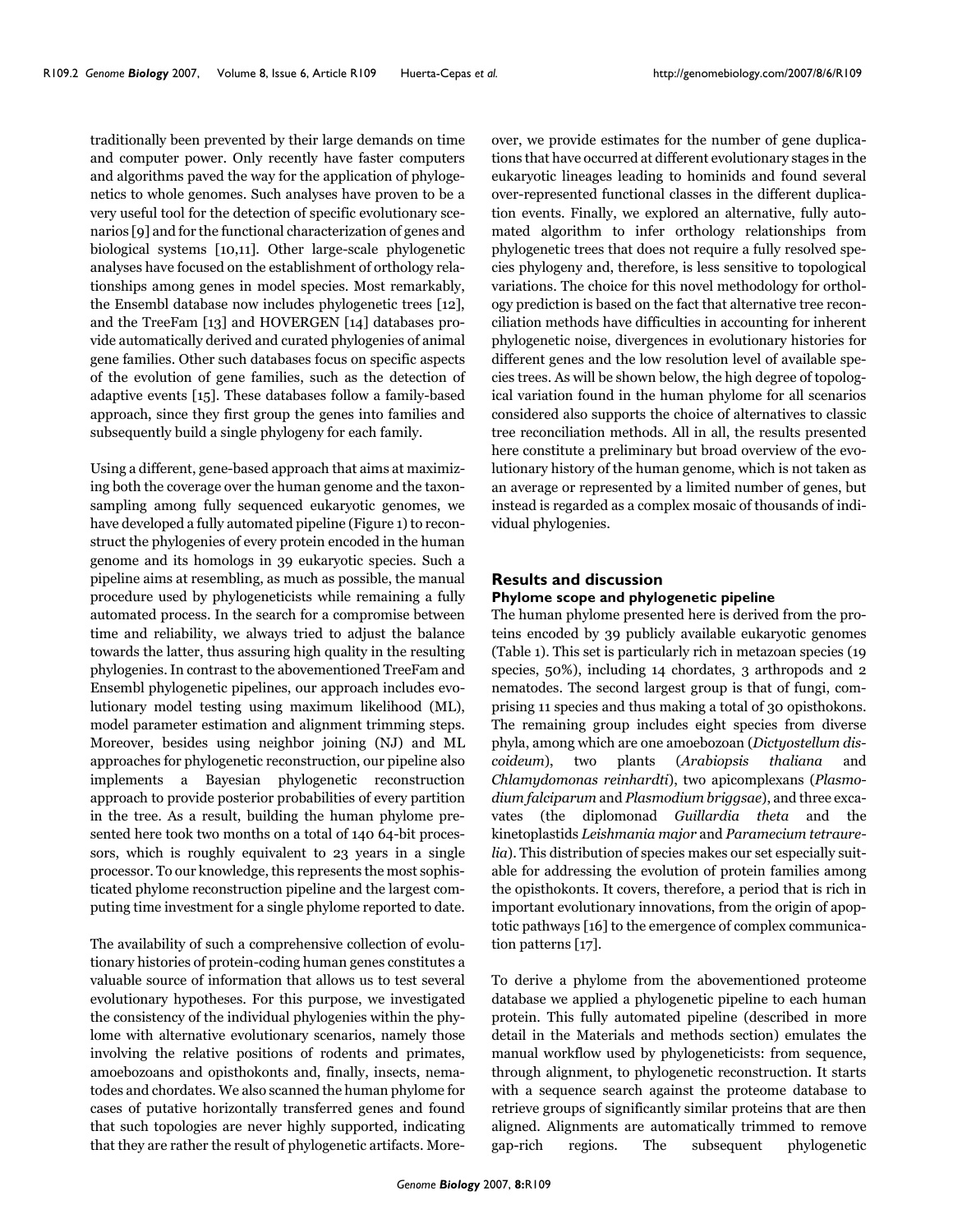<span id="page-2-0"></span>

#### Schematic representation of the phylogenetic pipeline used to reconstruct the human phylome **Figure 1**

Schematic representation of the phylogenetic pipeline used to reconstruct the human phylome. Each protein sequence encoded in the human genome is compared against a database of proteins from 39 fully sequenced eukaryotic genomes (Table 1) to select putative homologous proteins. Groups of homologous sequences are aligned and subsequently trimmed to remove gap-rich regions. The refined alignment is used to build a NJ tree, which is then used as a seed tree to perform a ML likelihood analysis as implemented in PhyML, using four different evolutionary models (five in the case of mitochondrially encoded proteins). The ML tree with the maximum likelihood is further refined with a Bayesian analysis using MrBayes. Finally, different algorithms are used to search for specific topologies in the phylome or to define orthology and paralogy relationships.

reconstruction combines NJ, ML and Bayesian methods. Firstly, a NJ tree is constructed with BioNJ [18], and secondly, this NJ tree is used as a seed in a ML analysis using PhyML [19]. In the ML analysis, up to five different evolutionary models were tested for each tree (see below) using a discrete gamma-distribution model with four rate categories plus invariant positions. Both the gamma shape parameter and the fraction of invariant positions were estimated from the data. Finally, the ML tree rendered by the model best fitting the data, as determined by the Akaike Information Criterion (AIC) [20], was further refined with a Bayesian approach as implemented in MrBayes [21]. After the Bayesian analysis, a consensus tree was produced by using the 'halfcompat' option of MrBayes, which produces a topology in which all partitions are compatible with at least 50% of the trees produced by the Monte Carlo Markov Chain analysis (see Mate-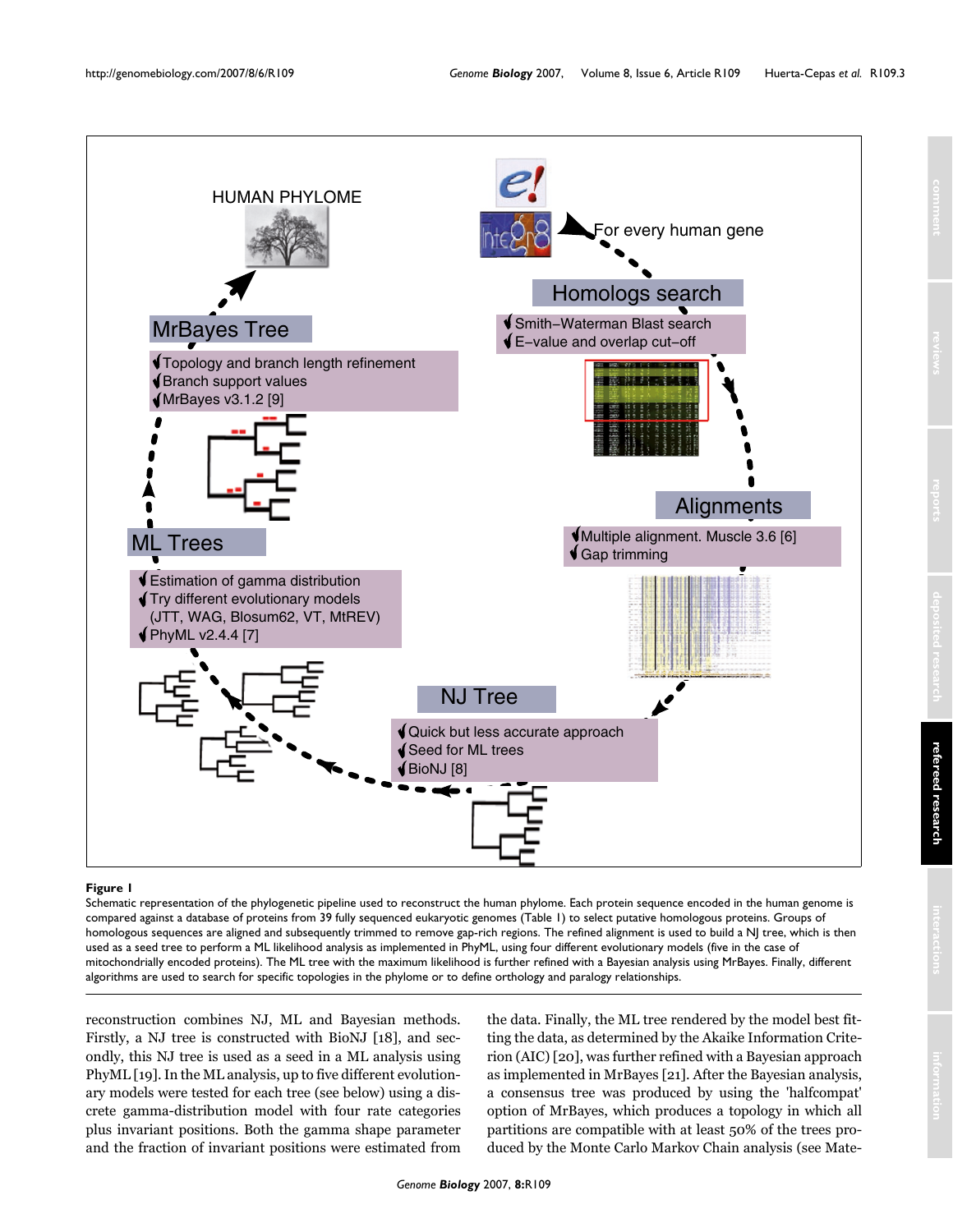#### <span id="page-3-0"></span>**Table 1**

#### **Species included in the present phylome and their genomic coverage**

| Group             | Code | Species name              | Source  | Proteins included (%) | Trees (%)       |
|-------------------|------|---------------------------|---------|-----------------------|-----------------|
| Primates          | Hsa  | Homo sapiens              | Ensembl | 21,726 (99.1%)        | 21,588 (100.0%) |
|                   | Ptr  | Pan troglodytes           | Ensembl | 17,113 (79.3%)        | 19,577 (90.7%)  |
|                   | Mmu  | Macaca mulatta            | Ensembl | 19,285 (89.2%)        | 19,765 (91.6%)  |
| Placental mammals | Mms  | Mus musculus              | Ensembl | 19,934 (78.9%)        | 18,825 (87.2%)  |
|                   | Rno  | Rattus norvegicus         | Ensembl | 18,675 (85.7%)        | 18,585 (86.1%)  |
|                   | Cfa  | Canis familiaris          | Ensembl | 16,657 (91.8%)        | 18,834 (87.2%)  |
|                   | Bta  | <b>Bos taurus</b>         | Ensembl | 18,457 (79.9%)        | 18,736 (86.8%)  |
| Mammals           | Mdo  | Monodelphis domestica     | Ensembl | 17,004 (80.7%)        | 18,013 (83.4%)  |
| Vertebrates       | Gga  | Gallus gallus             | Ensembl | 12,325 (66.5%)        | 15,758 (73.0%)  |
|                   | Xtr  | Xenopus tropicalis        | Ensembl | 14,721 (60.6%)        | 15,787 (73.1%)  |
|                   | Tni  | Tetraodon nigroviridis    | Ensembl | 14,896 (53.4%)        | 14,585 (67.6%)  |
|                   | Fru  | Fugu rubripes             | Ensembl | 15,834 (72.3%)        | 15,155 (70.2%)  |
|                   | Dre  | Danio rerio               | Ensembl | 16,042 (74.9%)        | 14,808 (68.6%)  |
| Chordates         | Cin  | Ciona intestinalis        | Ensembl | 5,588 (50.9%)         | 9,421 (43.6%)   |
| Metazoa           | Aga  | Anopheles gambiae         | Ensembl | 6,131(43.0%)          | 9,310(43.1%)    |
|                   | Dme  | Drosophila melanogaster   | Ensembl | 6,812 (49.6%)         | 9,771 (45.3%)   |
|                   | Ame  | Apis mellifera            | Ensembl | 4,484 (33.4%)         | 8,616 (39.9%)   |
|                   | Cel  | Caenorhabditis elegans    | Ensembl | 5,826 (29.8%)         | 8,190 (37.9%)   |
|                   | Cbr  | Caenorhabditis briggsae   | Integr8 | 5,171 (39.2%)         | 7,899 (36.6%)   |
| Opisthokonts      | Ago  | Ashbya gossypii           | Integr8 | 2,020 (42.8%)         | 3,603 (16.7%)   |
|                   | Cal  | Candida albicans          | Other   | 2,733 (33.8%)         | 3,899 (18.1%)   |
|                   | Cgl  | Candida glabrata          | Integr8 | 2,129(41.1%)          | 3,627 (16.8%)   |
|                   | Cne  | Cryptococcus neoformans   | Integr8 | 2,532 (38.5%)         | 4,102 (19.0%)   |
|                   | Dha  | Debaromyces hansenii      | Integr8 | 2,302 (36.5%)         | 3,885 (18.0%)   |
|                   | Ecu  | Encephalitozoon cuniculi  | Integr8 | 626 (32.8%)           | 1,203(5.6%)     |
|                   | Gze  | Giberella zeae            | Integr8 | 3,076 (26.4%)         | 4,412 (20.4%)   |
|                   | Kla  | Kluyveromyces lactis      | Integr8 | 2,077 (39.1%)         | 3,715 (17.2%)   |
|                   | Ncr  | Neurospora crassa         | Other   | 2,521 (23.7%)         | 4,221 (19.6%)   |
|                   | Sce  | Saccharomyces cerevisiae  | Ensembl | 2,317 (35.1%)         | 3,769 (17.5%)   |
|                   | Spb  | Schizosaccharomyces pombe | Integr8 | 2,421 (48.8%)         | 4,102 (19.0%)   |
|                   | Yli  | Yarrowia lipolytica       | Integr8 | 2,487 (38.1%)         | 4, 152 (19.2%)  |
| Amoebozoa         | Ddi  | Dictyostelium discoideum  | Integr8 | 3,843 (29.4%)         | 5,165 (23.9%)   |
| Plants            | Ath  | Arabidopsis thaliana      | Integr8 | 9,450 (26.6%)         | 5,390 (25.0%)   |
|                   | Cre  | Chlamydomonas reinhardtii | Other   | 2,303 (11.7%)         | 3,504 (16.2%)   |
| Diplomonad        | Gth  | Gillardia theta           | Integr8 | 161 (35.7%)           | 458 (2.1%)      |
| Apicomplexa       | Pfa  | Plasmodium falciparum     | Integr8 | 1,330 (25.3%)         | 2,507 (11.6%)   |
|                   | Pyo  | Plasmodium yoelii         | Integr8 | 1,188(15.3%)          | 2,272 (10.5%)   |
| Kinetoplastida    | Lma  | Leishmania major          | Integr8 | 2,082 (26.0%)         | 3,130 (14.5%)   |
|                   | Pte  | Paramecium tetraurelia    | Integr8 | 140 (30.2%)           | 345 (1.6%)      |

For each species: the 'Proteins included' column indicates the number of proteins present in trees of the human phylome and the percentage they represent; and the 'Trees'<br>column indicates the number of trees in the phylome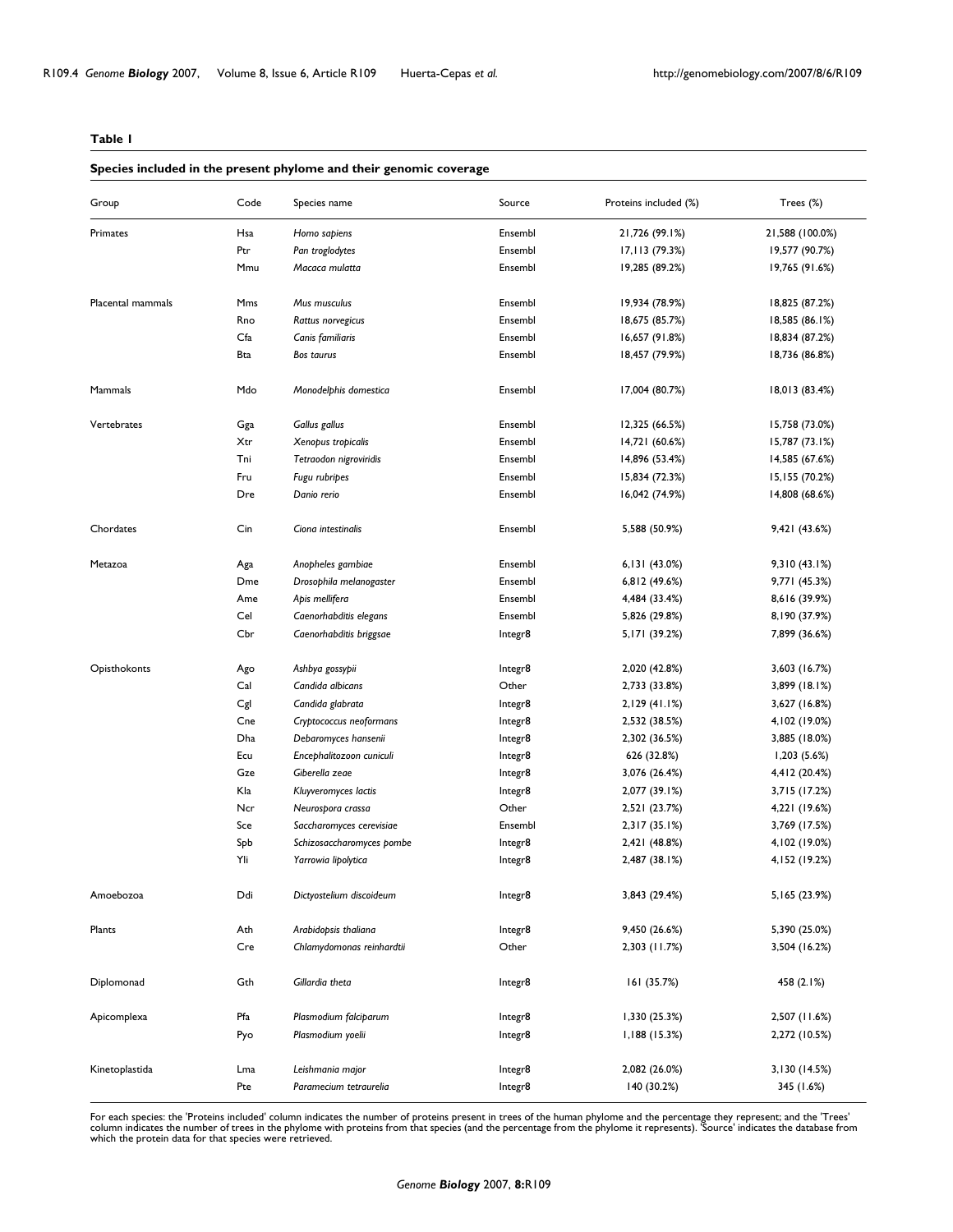rials and methods). Unless stated otherwise, this tree was used in all subsequent analyses. The resulting 21,588 alignments and 129,510 trees from the different phylogenetic approaches are available as supplementary material accompanying this article [22].

## **Evolutionary model selection**

Both ML and Bayesian analyses are model-based approaches that can provide divergent results when different evolutionary models are assumed. Several authors have shown that the use of an appropriate model is crucial for the reconstruction of correct phylogenies and that the origin of the sequences involved (that is, the range of organisms involved) is not always a good predictor of the most appropriate model [23,24]. Applying a wrong evolutionary model to a given dataset might even lead to the reconstruction of wrong phylogenies with a high support [25]. To avoid such pitfalls, we tested using the ML approach several models that are complementary in their scope, namely: JTT [26], a general model for globular, nuclear-encoded proteins; BLOSUM62 [27], inferred from protein blocks of 62% sequence identity; WAG, derived from a database of globular proteins with a broad range of evolutionary distances [28]; and VT, based on amino acid replacement rates suited for distantly related sequences [29]. Additionally, phylogenies of the proteins encoded in the mitochondrial genome were also reconstructed using mtREV, a model that has been specifically designed for this kind of data [30]. In all cases, a discrete gamma-distribution model with four rate categories plus invariant positions was used. The gamma parameter and the fraction of invariant positions were estimated from the data.

Among the models tested, JTT was chosen as the best fitting model in a majority of the trees (14,683, 68.0%), followed by WAG (6,388, 29.6%), Blosum62 (461, 2.1%) and VT (26, 0.1%). MtREV was chosen as the best model in ten out of the thirteen mitochondrial-encoded human proteins. Surprisingly, the phylogenies of subunit 6 of NADH dehydrogenase and subunits 1 and 2 of cytochrome oxidase were best fitted by JTT, Blosum62 and WAG models, respectively.

To assess whether a tree produced by the NJ approach has sufficient predictive value for the model selection step, we compared the model chosen by the full ML approach (that is, reconstructing a ML phylogeny for every model) to the model selected when the likelihood of the seed NJ tree was assessed under different models, allowing for branch-length optimization. In 86.7% of the cases the model chosen by both methods was the same. This confirms and extends earlier results [23] and, more importantly, suggests that the pipeline can be simplified by basing the model selection on the tree produced by BioNJ.

### **The tree of eukaryotes and the topological diversity within the human phylome**

Recent advances in resolving the tree of eukaryotes are converging into a model that comprises a few large super-groups [31]. Despite the general agreement on the classification of these major groups, several relationships, both among and within the different groups, remain controversial. In recent years, a number of large-scale approaches have been developed that combine the information obtained from several genes to resolve evolutionary relationships. Among these, the construction of super-trees and trees based on concatenated alignments are among the most widely used [32]. These trees are useful in that they constitute a straightforward way of visualizing the combined phylogenetic signal of genes that are widespread in the species considered. However, it has been claimed that these trees are representative of only a small fraction of the genes encoded in a given genome, and that gene-sampling effects might lead to biased results supporting a specific species phylogeny [33,34].

A phylome represents a broader, yet more complex to interpret, reconstruction of the evolution of an organism, since it comprises the phylogenies of all its genes. Most notably, the availability of a phylome opens the possibility for studying the relationships among species in a different way: that of quantifying the fraction of individual phylogenies whose topologies are consistent with a given hypothesis. Here we explored this methodology by specifically contrasting a number of evolutionary relationships that are controversial to some extent. We chose three different scenarios for which there is some level of controversy in the literature and that involve three different depths of the eukaryotic tree (Figure 2). Namely, the relative positions of nematodes, chordates and arthropods, the relationships among rodents, primates and laurasatherians, and, lastly, the grouping of opisthokonts with amoebozoans. To scan for phylogenies compatible with the different hypotheses, we adapted a previously described algorithm [9] (see also Materials and methods).

#### **Ecdysozoa versus coelomata hypotheses**

Perhaps one of the most debated issues regarding the tree of eukaryotes is the relative position of arthropods, nematodes and chordates. Traditionally, comparative anatomy placed arthropods and chordates in the coelomata clade, which contained animals with a true body cavity, while pseudocoelomates such as nematodes occupied a more basal position. However, phylogenetic analyses of 18S and 28S rRNAs supported an alternative view that grouped nematodes and arthropods, dubbed ecdysozoa, to the exclusion of chordates [35]. Since then, numerous multi-gene phylogenetic studies that support either of the hypotheses have been published (see, among others, [36-39]).

Our results (Figure 2) show a preponderance of genes whose phylogeny is consistent with the Coelomata hypothesis. Of the 7,080 phylogenies in the human phylome with represent-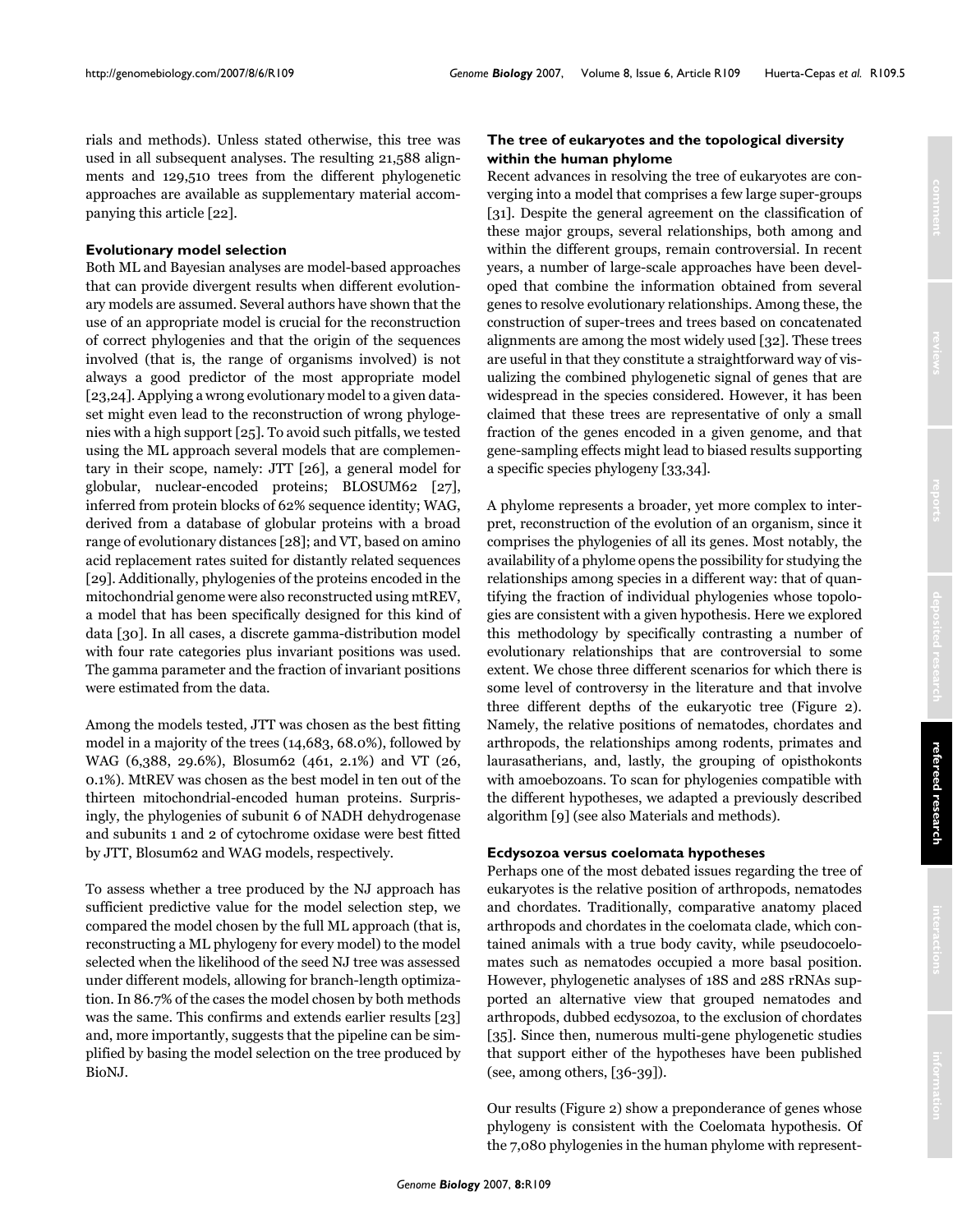

#### The alternative phylogenetic relationsh **Figure 2** ips among the taxa involved in the three evolutionary hypotheses considered

The alternative phylogenetic relationships among the taxa involved in the three evolutionary hypotheses considered. **(a)** Placental mammals: primates, laurasatheria and rodents. **(b)** Ecdysozoa versus Coelomata hypothesis: relationships among arthropods, chordates and nematodes. And **(c)** the Unikont hypothesis: relationship among opisthokonts, amoebozoans and other eukaryotic groups. The numbers indicate the number of trees supporting each topology. For each alternative topology numbers on the top row refer to the total number of trees with a given topology, and what percentage of the total it represents; numbers in the middle row refer to those trees for which the posterior probabilities of the two partitions shown in the figure are 0.9 or higher. Numbers in the bottom row refer to the number and percentage of gene families supporting each topology.

atives from the three groups, 3,151 (44.5%) support the Coelomata hypothesis, placing nematodes at a basal position, compared to 2,620 (37%) and 1,309 (18.5%) that group nematodes with arthropods (Ecdysozoa hypothesis) or with chor-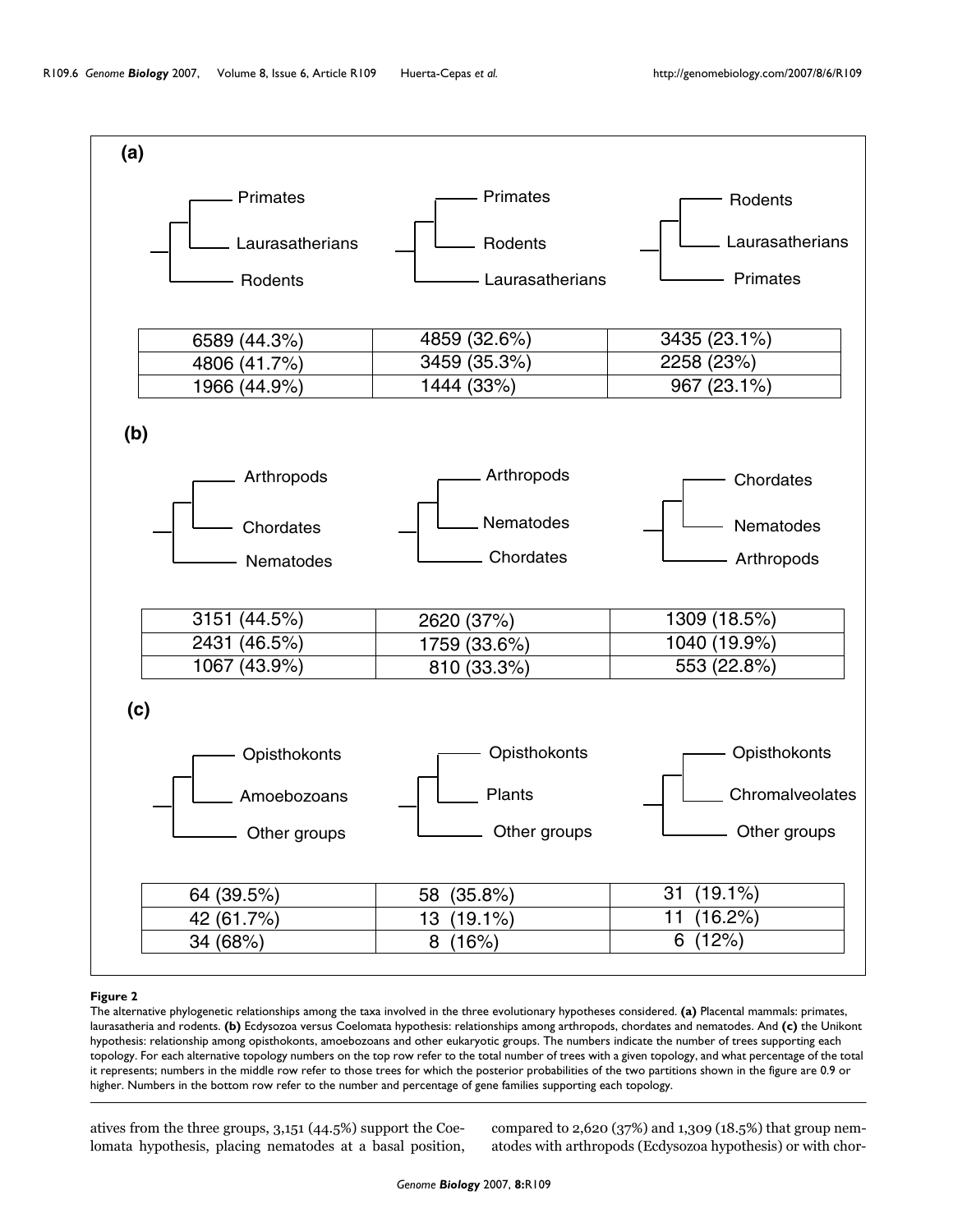dates, respectively. The relative fraction of trees supporting each topology is similar if we consider only the 5,230 trees with the highest topology support (posterior probabilities higher than 0.9 in the nodes grouping the considered taxa (Figure 2). Since the algorithm treats each gene individually, a certain level of redundancy exists because protein families with many members in the human genome contribute more trees to the phylome. These would affect the topological analysis if there are great differences in the distribution of family sizes supporting each topology. To correct for this redundancy we grouped the individual gene-trees into families if their seed sequences appeared together in a tree. Then each family was considered to support a single topology. If more than a single topology was supported, the one supported by a majority of members was chosen. As shown in Figure 2 (bottom row), the percentage of families supporting each topology is similar to the results obtained when genes are treated individually.

The finding that all three possible topologies, including the one widely considered as wrong in the literature, are supported by a significant number of trees illustrates the inherent difficulty of resolving the species phylogeny from gene phylogenies. We have found similar topological diversity in the three scenarios considered (see below) and also, to smaller degrees, in apparently undisputed evolutionary relationships (results not shown). Similar results showing variability in the relative positions of arthropods, nematodes and chordates have also been found in topological analyses of the phylogenies of 507 eukaryotic orthologous groups [38] and of 100 protein families [40]. These deviances from the species phylogeny might be the result of different processes, including convergent evolution or varying evolutionary rates. In the case of the Ecdysozoa and Coelomata hypotheses, the accelerated rate of evolution in the nematode sequences has been proposed as the main cause preventing the acceptance of the Ecdysozoa hypothesis. For instance, some studies have shown that when fast evolving genes are removed from the dataset, the ecdysozoa group is accepted with high confidence [36,39]. Therefore, the relative abundance of the different topologies should be considered with caution, since differences in evolutionary rates, if they are widespread, could result in a majority of the gene trees supporting a wrong species phylogeny.

#### **Relationships among placental mammals**

The phylogenetic relationship among placental mammals has attracted great interest in recent years [41]. A still open question is the relative grouping and branching order of the groups rodentia, primates, lagomorpha, artyodactyla and carnivora. Four of these groups are represented in the present phylome, namely primates (human, chimpanzee and macaque), artyodactyla (cow), carnivora (dog) and rodents (rat and mouse). While the monophily of artyodactyla and carnivores, both belonging to laurasatheria, is largely undisputed, the crucial question is whether rodents have a basal position relative to the other groups or whether they join primates on a common node. Analyses of concatenated alignments from nuclear genes are consistent with the rodents being a basal group and primates being monophyletic with laurasatheria [42,43]. However, phylogenies based on mitochondrial genes as well as the common presence of several mutational events and the insertion of MLTA0 elements support the clustering of primates and rodents to the exclusion of laurasatheria [41,44].

In our analyses the results seem to favor the basal position of rodents, although the difference with the alternative hypothesis of a clade grouping rodents and primates is not great (Figure 2). From the 14,883 trees in the human phylome with representatives for the three groups (Figure 2), 6,589 (44.3%) show a topology in which rodents are basal, compared to 4,859 (32.6%) and 3,435 (23.1%) trees in which rodents are monophyletic with primates and laurasatheria, respectively. As in the case of arthropods, nematodes and chordates, all possible topologies are fairly represented. Here too, differences in the relative evolutionary rates, and the possible longbranch attraction effect, might have an effect on the high proportion of trees showing rodents at a basal position, since rodent sequences have been shown to have the highest rates of substitutions when compared with primates and artiodactyls [45,46].

# **Unikont hypothesis**

Among the most difficult problems in the evolution of eukaryotes is resolving the relative branching order of the major eukaryotic groups. The evolutionary distances and the level of sequence divergence involved results in a star-like tree with the major eukaryotic groups branching out in a poorly defined order. Nevertheless, phylogenetic analyses have been used to cluster some of the groups. One such case is the union of amoebozoans and opisthokonts, dubbed the unikonts [47]. Evidence supporting this group comes from phylogenies based on concatenated alignments of up to 149 genes [39] as well as from morphological data. However, this grouping is still not widely accepted among systematicists. In the present analysis a single amoebozoan genome, that of *Dictyostellum discoideum*, has been included, together with representatives from three other major groups, including excavates (*L*. *major*, *P*. *tetraurelia*, *G*. *thetha*), plants (*A*. *thaliana*, *C*. *reinardthii*) and chromoalveolates (*P*. *falciparum*, *P*. *yoelii*). We scanned the phylome for trees supporting the grouping of opisthokonts with each of the other major groups, provided that at least four of the five major groups were represented in the tree (Figure 2). Of the 165 trees in the human phylome including at least four of the five major groups, 64 (39.5%) supported the Unikont hypothesis. The alternative hypotheses of opisthokots being monophyletic with either plants, chromoalveolates or excavates are supported by 58 (35.8%), 31 (19.1%) and 9 (5.6%) trees, respectively. However, differences between the Unikont and the alternative hypotheses are greater when only the 68 trees with high (>0.9) posterior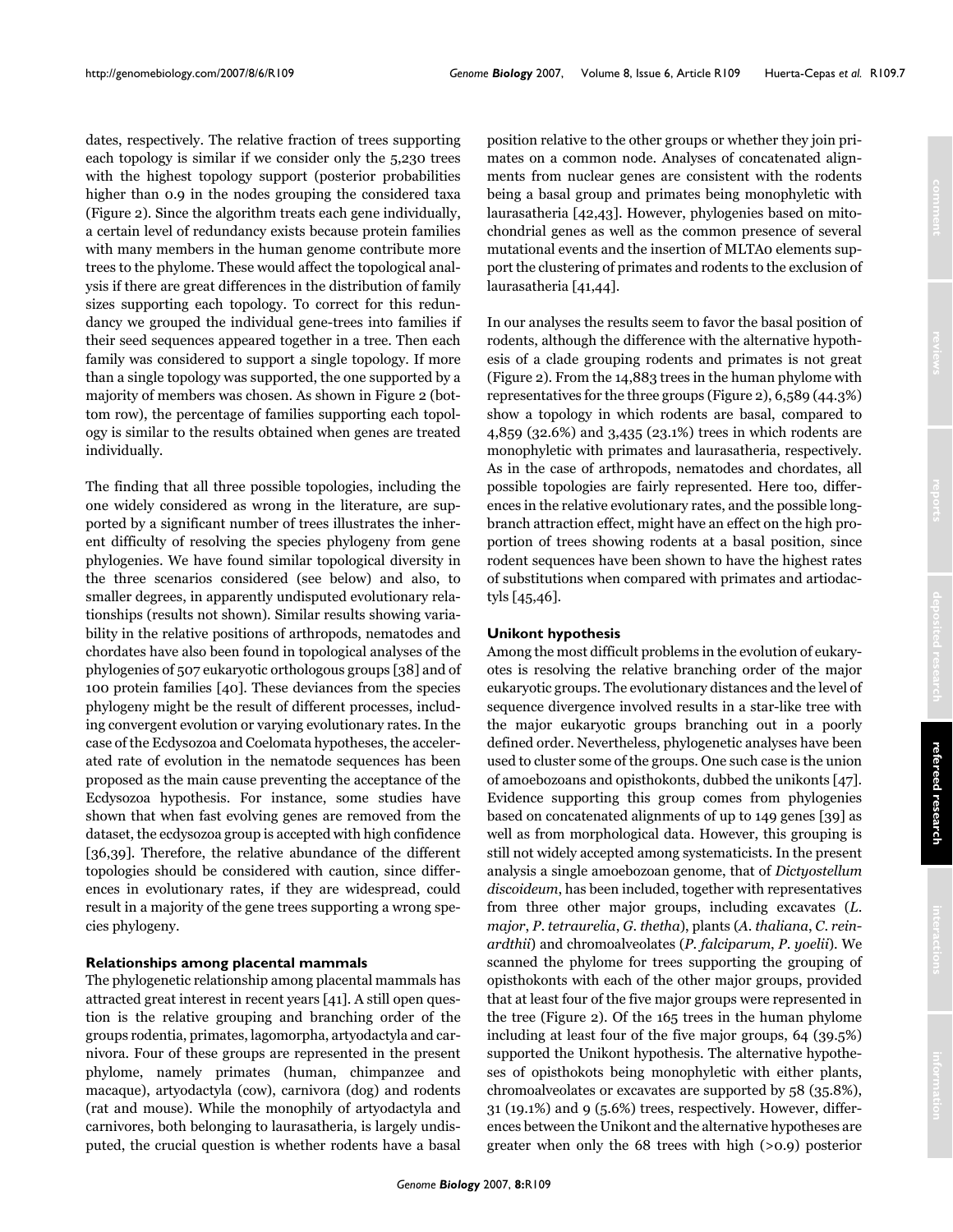probability in the partition supporting the monophyly are considered. In this case the Unikont hypothesis is consistent, with 42 (61.7%) trees compared to 13, 11 and 2 trees supporting the alternative hypotheses of opisthokonts grouping with plants, chromoalveolates and excavates, respectively.

## **Lineage-specific gene duplication**

During the course of evolution, gene families can increase their size through events of gene duplication [48]. These events may correspond to massive duplications affecting many genes in the genome at the same time, such as in whole genome duplications (WGDs) or may be restricted to chromosomal segments or specific genes. The idea that gene duplication has played a major role in evolution, acting as a source for novel functions, was originally developed by Ohno [49]. Accumulating evidence now supports this idea. Not only recent genomics surveys have provided evidence for the abundance of duplicated genes in all organisms [50], but it has also been observed that gene duplication is often associated with processes of neo-functionalization and/or subfunctionalization [51].

To quantify the extent of gene duplication that has occurred in the lineages leading to human, we scanned the trees to find duplication events (see Materials and methods) and subsequently mapped them onto a species phylogeny that marks the major branching points in the lineage leading to hominids (Figure [3\)](#page-8-0). The relative number of duplication events per gene at each branching point was estimated by dividing the number of duplication events detected at that stage by the number of trees rooted at a deeper branching point; for example, from a tree rooted on a fungal sequence, only duplications following the split of fungi and metazoans were taken into account.

The highest peak in gene duplication events corresponds to the base of chordate evolution, after the split of urochordates (*Ciona intestinalis*) and vertebrates. This observation is consistent with previous results supporting the existence of at least one round, and probably two rounds, of whole genome duplications before the radiation of vertebrates [52,53], which could explain the increase in phenotypic complexity of vertebrates relative to other chordates such as cephalochordates (amphioxus) and urochordates (*Ciona*). The second largest peak appears at the base of the metazoans, after their split with fungi. The relatively large duplication rate (0.58 duplications per tree) at this point could be interpreted as a result of a WGD at the base of metazoan evolution or, alternatively, an accumulation of smaller scale duplications. To the best of our knowledge, the possibility of a WGD at the base of metazoan evolution has not been proposed in the literature [54] and we believe it deserves some deeper consideration in future analyses. If the WGD scenario is considered, then an extensive gene loss should have followed it, since the duplication rate here is lower than the one found at the base of vertebrate evolution. The alternative scenario would

assume a high number of smaller scale duplications that affected more than 50% of the genes. These duplication events would have accumulated over the period of time extending from the split of fungi and metazoans to the split of chordates and other metazoans.

Also remarkable is the relatively high duplication rates found in the lineages leading to mammals, primates and hominids. This suggests that duplications have played a major role in the evolution of these groups, something that has already been noted from comparisons of primate genomes [55].

#### **Functional trends among duplicated gene sets**

The duplication of genes might result in the amplification and/or diversification of the biological processes in which they play a role; if this provides a selective advantage, the duplicated copies will likely be retained. Therefore, inspecting the functions of gene families that have undergone duplication at different evolutionary stages may provide clues about the processes that played roles in the major transitions that occurred during those stages. To detect such functional trends we searched for Gene Ontology (GO) terms that are significantly over-represented in the set of genes that underwent duplications during the different stages of eukaryotic evolution. We performed this analysis automatically with the aid of the program Fatigo+, from the Babelomics suite [56]. At each evolutionary stage (Figure [3](#page-8-0)) we compared the annotations of the duplicated human genes with those of the rest of the human genome. We selected those terms whose over-representation was significant based on a false discovery rate test (adjusted *p*-value < 0.00001). Due to space limitations we represent only a fraction of the over-represented terms for the category 'biological process' (Figure [3\)](#page-8-0). A complete list of enriched terms in each stage is given in the supplementary material [22]. The present analysis detects overrepresented functional categories among genes duplicated at different evolutionary periods. It is, therefore, different from complementary analyses that detect functional shifts and different patterns of amino acid replacement among duplicated pairs [57,58]. Interestingly, these complementary analyses also show differences among functional classes.

In most evolutionary stages, we found several terms from different GO levels and categories that are significantly overrepresented. Of these, some are specific to a given evolutionary transition (for example, lipid metabolism in vertebrates), while others are over-represented in a series of consecutive stages (for example, small GTPase signaling cascade). Providing links between the over-represented terms and the functional or morphological transitions characteristic of each stage is not straightforward. Nevertheless, some terms do suggest the expansion of some physiological processes at a given evolutionary time. Terms related to maintenance of complex cellular structures, such as 'organelle organization and biogenesis', 'cytoskeleton', 'cellular organization' or 'cellular localization', are over-represented in genes dupli-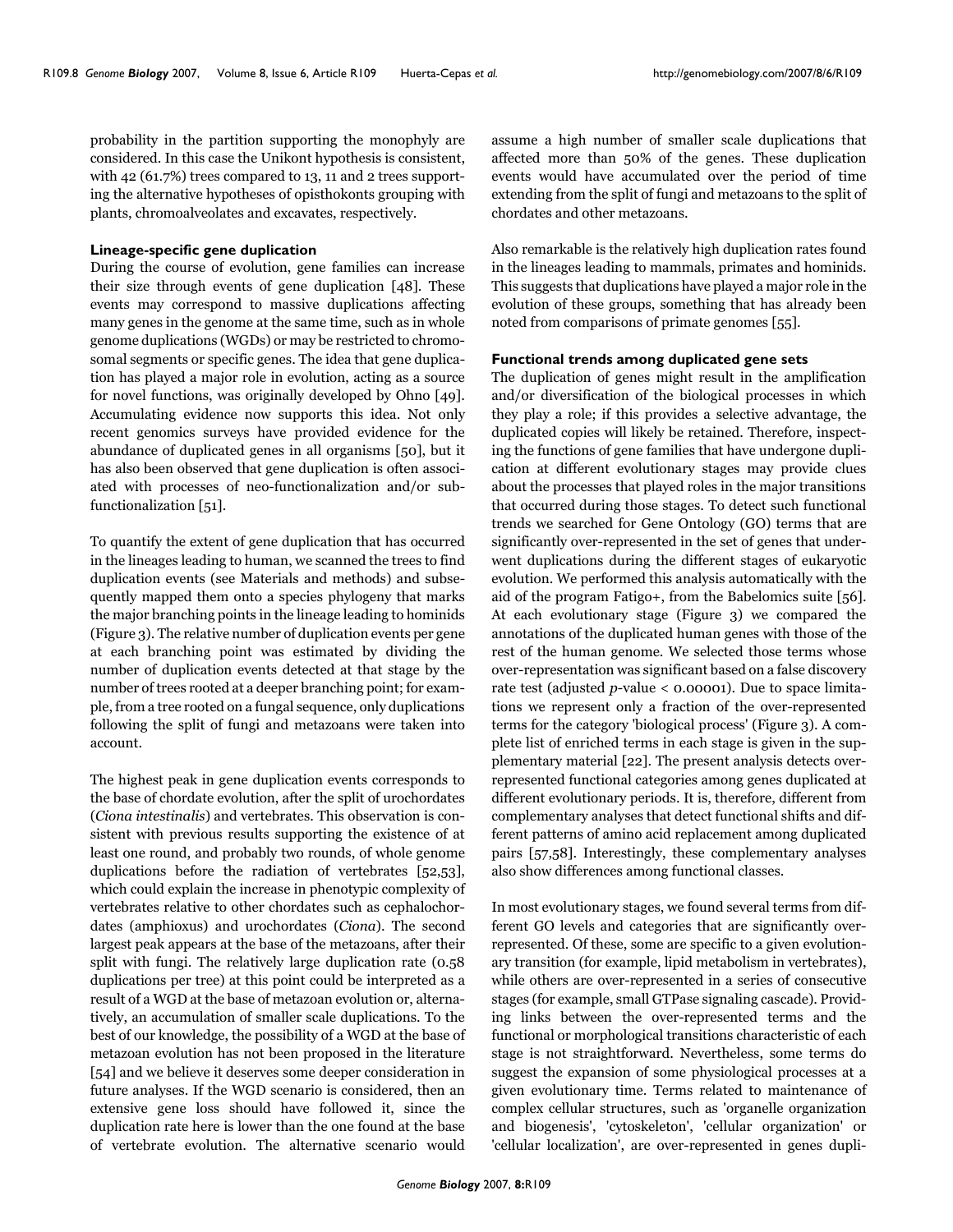<span id="page-8-0"></span>

#### Estimates for the number of duplication **Figure 3** events occurred at each major transition in the evolution of the eukaryotes

Estimates for the number of duplication events occurred at each major transition in the evolution of the eukaryotes. Species abbreviations are the same as in table 1. Horizontal bars indicate the average number of duplications per gene. Boxes on the right list some of the GO terms of the biological process category that are significantly over-represented compared to the rest of the genome in the set of gene families duplicated at a certain stage. A full list of significantly over represented terms is given as a table in the supplementary material [22].

cated before the divergence of fungi and metazoans, suggesting major transitions in cellular organization common to all opisthokonts. The expansion of the process 'small GTPase signal transduction' in almost all major stages from the origin of opisthokonts to the vertebrates indicates a continuous expansion of signaling cascades that is likely related to the increasing level of multi-cellularity and tissue differentiation observed at these evolutionary stages. Similarly, protein families related to 'G-protein coupled receptor signaling pathway' were expanded before the amniota and mammalian radiations. Also remarkable are the consecutive waves of expansion observed for the 'immune response' and related terms. They have occurred at every split from the origin of tetrapods to the origin of primates and suggest an increasing sophistication of the immune system. Xenobiotic metabolism terms are also over-represented in genes duplicated in primates. As noted before [55], the sophistication of the immune response and xenobiotic recognition and detoxification might have facilitated adaptation to changes in food sources and infectious agents.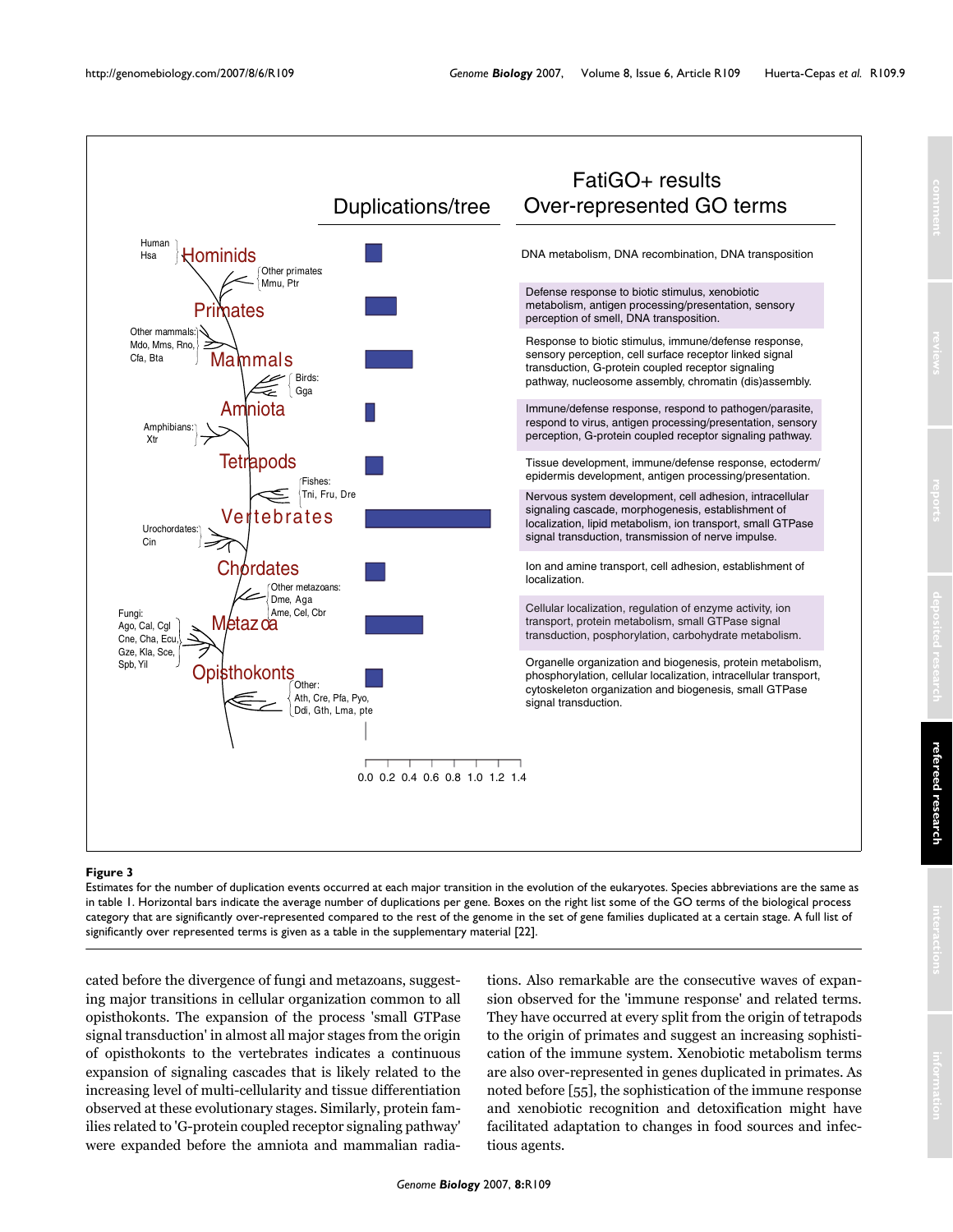The specific association of terms such as 'transmission of nerve pulse' or 'nervous system development' with families duplicated just before the vertebrate expansion is consistent with the development of a complex nervous system as compared to that of simpler chordates. Later on, the expansion of 'sensory perception' and related terms in the lineages leading to amniota, mammals and primates indicates increasing sophistication of the senses. Similarly, the term 'epidermis development' is over-represented in genes duplicated in tetrapods. This might be related to major skin modifications, which potentially allowed the conquering of the terrestrial environment by this group.

# **Absence of horizontal transfers of eukaryotic genes in the human lineage**

The extent and scope of horizontal gene transfer (HGT) events among organisms has been the subject of intense debate [59]. The emerging view is that HGT constitutes an important process of evolution in prokaryotes and that it is more restricted, if not virtually absent, in eukaryotes. However, as more eukaryotic genomes are being sequenced, the number of putative cases of gene transfers in eukaryotes is growing. Reported cases include acquisition of prokaryotic genes [60-62] and transfers of mitochondrial genes between plants [63] and between animals [64]. Horizontal gene transfer in the human genome has been addressed in the past. For instance, after the initial sequencing of the human genome the claim was made that up to 223 bacterial genes, likely acquired by HGT, could be found in the human genome [65]. This claim, however, was later rejected on the basis of phylogenetic analysis [66]. The existence of horizontally transferred genes from other eukaryotes in the human genome has never been reported despite the fact that integrative viral sequences can migrate between vertebrate species and that these viruses can sometimes carry genes within their sequences, making the hypothesis theoretically plausible [67].

The species represented in our phylome include organisms that are tightly linked to human, either because they are pathogens (plasmodium and several fungi), or used as a source of food (cow, yeast). A recent transfer from any of these species to the human genome could, in principle, be detected as a human protein being placed in a 'wrong' phylogenetic context. However, caution must be taken when interpreting phylogenies, since such topologies can also be explained by alternative processes such as multiple gene-loss or lack of phylogenetic resolution.

To find such putative cases we scanned the human phylome to detect trees in which the phylogenetic position of the human seed protein could suggest a possible HGT event. For this purpose we applied a series of increasingly stringent filters. These filters consisted in identifying trees in which: the human seed protein has non-primate proteins as nearest phylogenetic neighbors; such topology cannot be explained simply by the loss of the orthologous sequences in the other primates or multiple losses in mammalian groups; the partition suggesting the HGT is supported by a high posterior probability (>0.9) in the Bayesian analysis; and that partition is also supported by ML analysis. This methodology bears some similarity to that proposed by Hallet *et al*. [68] in that it specifically defines possible scenarios for HGT.

A total of 99 trees (0.47%) passed the first two filters, thus having a topology that could be explained by an HGT event. However, only 8 of these trees had a posterior probability supporting the HGT partition of 0.9 or higher in the Bayesian analysis, and none of these was supported by the ML analyses, indicating that the partitions suggesting the horizontal transfer are not strongly supported.

We interpret these results as a lack of evidence supporting the existence of human genes originating from recent horizontal transfers from the lineages considered and argue that the observed HGT-like topologies are rather the result of phylogenetic artifacts. This interpretation is consistent with the generally adopted view that horizontal gene transfers among multi-cellular eukaryotes is virtually absent due to the existing natural barriers that prevent transferred genes from reaching the germ-line [69].

# **Towards a complete catalogue of orthology and paralogy relationships**

Although an increasing number of genome-wide experimental datasets is becoming available for human, most experimental analyses are performed in model species such as mouse, fruit fly, yeast and the nematode *Caenorhabditis elegans*. Additionally, for historical or practical reasons, alternative model species are used to investigate specific systems or pathways. Such is the case with the use of *Neurospora crassa*, *Yarrowia lipolytica* and *Bos taurus* models in the characterization of the multiprotein enzyme NADH:Ubiquinone oxidoreductase (Complex I), in which an intricate evolution and the use of different naming schemas in the various species complicate the transfer of knowledge among investigators studying the different model species [70].

Comparative genomics can be used for transferring functional information across species, a process that requires the establishment of evolutionary relationships among genes encoded in the different genomes. Such relationships are best established by means of detecting orthology, rather than just homology. Orthologs are a special case of homologous genes that diverged from a common ancestor through speciation events, in contrast to paralogs, which originate from duplication events [71]. Since orthologs are, relative to paralogs, more likely to share a common function, the correct determination of orthology has deep implications for the transfer of functional information across organisms. This is not, however, the only application of orthology determination. For instance, the establishment of equivalences among genes in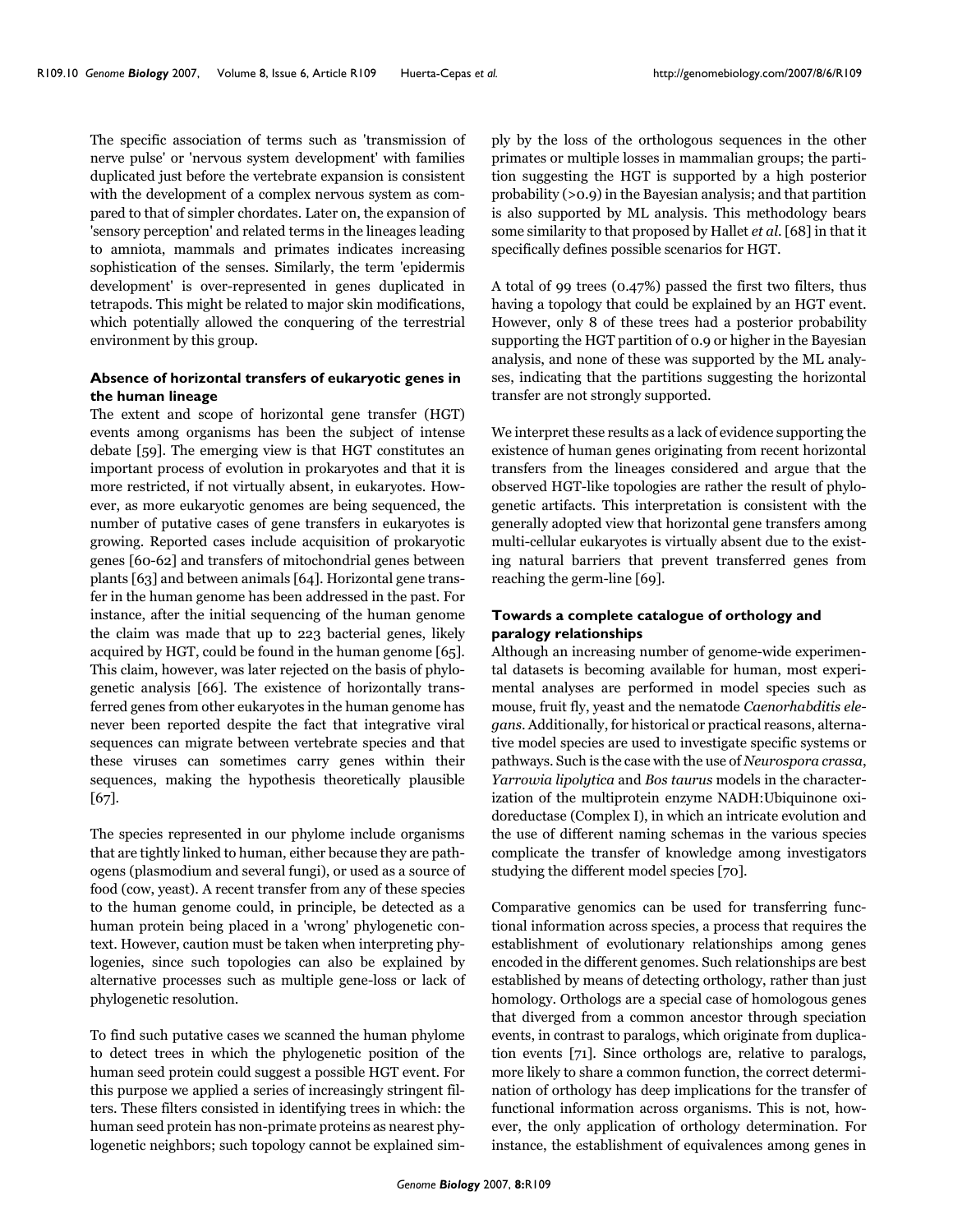different genomes is a pre-requisite for comparing genomics data, something that, in turn, allows the detection of evolutionarily conserved functional associations [72].

The need for detecting orthology at a genome-scale has triggered the development of a variety of automatic approaches that identify orthology relationships by means of similarity searches. The first and still most widely used such method is based on the detection of best reciprocal hits (BRHs), that is, pairs of sequences from different species that are, reciprocally, the best hit of each other in a sequence search [73]. Extensions of the BRH approach include the definition of 'triangular' BRH relationships across a minimum of three species [48], and recent implementations thereof, such as Inparanoid [74] or OrthoMCL [75], that include closely related paralogs in the orthologous groups. Although these methods perform reasonably well in most cases, they have been shown to present many drawbacks that can lead to annotation errors or misinterpretation of data [76,77]. More recently, in an attempt to approximate the classic, phylogeny-based approach, several automatic methods have been proposed that delineate orthology relationships from phylogenetic trees. Generally, these methods rely on the detection of duplication and speciation events by comparing the gene tree with the species tree [78]. Several databases have been developed that employ such algorithms to derive orthology relationships from automatically reconstructed trees [79-81]. However, these methods are very sensitive to slight variations in the topology of the gene tree and, when applied at a large-scale, they may perform similarly or even worse than standard pairwise methods [82]. Some recent developments that use softparsimony [83] and model-based approaches [84] for treereconciliation allow some level of uncertainty in both the gene-tree and the species-tree.

Considering the high degree of topological diversity observed in the human phylome (see above), we reasoned that any algorithm based on reconciliation with a specific species tree would inevitably infer false duplication events in the trees showing topologies that depart from the canonical species tree. Therefore, we decided to explore an alternative, fully automated approach that does not require a fully resolved species phylogeny and a reconciliation phase. The algorithm (see Materials and methods) uses the level of overlap in the species connected to two related nodes to decide whether their parental node represents a duplication or speciation event. The full list of predicted ortology and paralogy relationships is provided as supplementary material [22].

We compared our predictions with those from other algorithms by using a recent reference dataset comprising 67 human-mouse and 45 human-worm orthologous pairs from five multi-gene families [82]. Considering the size of the families and the intricate evolutionary histories involved, this reference set should be considered a highly stringent test. For each of the methods compared we computed the sensitivity,

which is a measure of the coverage over the reference set, and the positive predictive value, which is the proportion of correct orthology predictions, that is, the number of true positives over the sum of true positives and false negatives. The results of the benchmark showed narrow differences in terms of sensitivity (Figure 4). All methods are able to predict only about half (40% to 66%) of the orthologous pairs in the reference set. Our method scores second best, with 61.6% sensitivity compared to 66.1% for the clusters of eukaryotic orthologous genes (KOG) method; Ensembl reaches a coverage of 55.57%. As we noted before, this low coverage reflects the inherent difficulty of the reference set, in which manual orthology assignments have taken into account domain organization analysis and other sources of information.

Most remarkable are the big differences encountered in the positive predictive values. These range from 2.8% (KOG) to 86.61% (our algorithm) and 95.24% (Ensembl). Altogether, the results show that phylogeny-based orthology detection methods can provide substantial improvement in terms of positive predictive value when sophisticated phylogenetic pipelines are implemented. Note that the other phylogenybased method included (Phylogenetic tree, PGT), uses NJ trees. The low rate of false positive prediction achieved by sophisticated phylogeny-based methods makes them espe-



# **Figure 4**

Benchmarking comparison of different orthology inference algorithms. The reference set used in the benchmark of Hulsen *et al*. [82] is taken as a gold standard to compute the number of true positives (TP), false positives (FP) and false negatives (FN) yielded by each method. For each method the sensitivity ( $S = TP/(TP+FN)$ ) and the positive predictive value ( $P = TP/(TP)$ + FP)) are computed. Methods described in [82] are indicated as BBH (Best reciprocal hits), MCL (OrthoMCL), ZIH (Z-score 1-hundred.), INP (Inparanoid), PGT (phylogeny-based algorithm used in [95]), KOG (Clusters of eukaryotic orthologous goups). 'Phylome' represents the results of our pipeline and algorithm, and Ensbl the orthology relationships predicted by Ensembl database.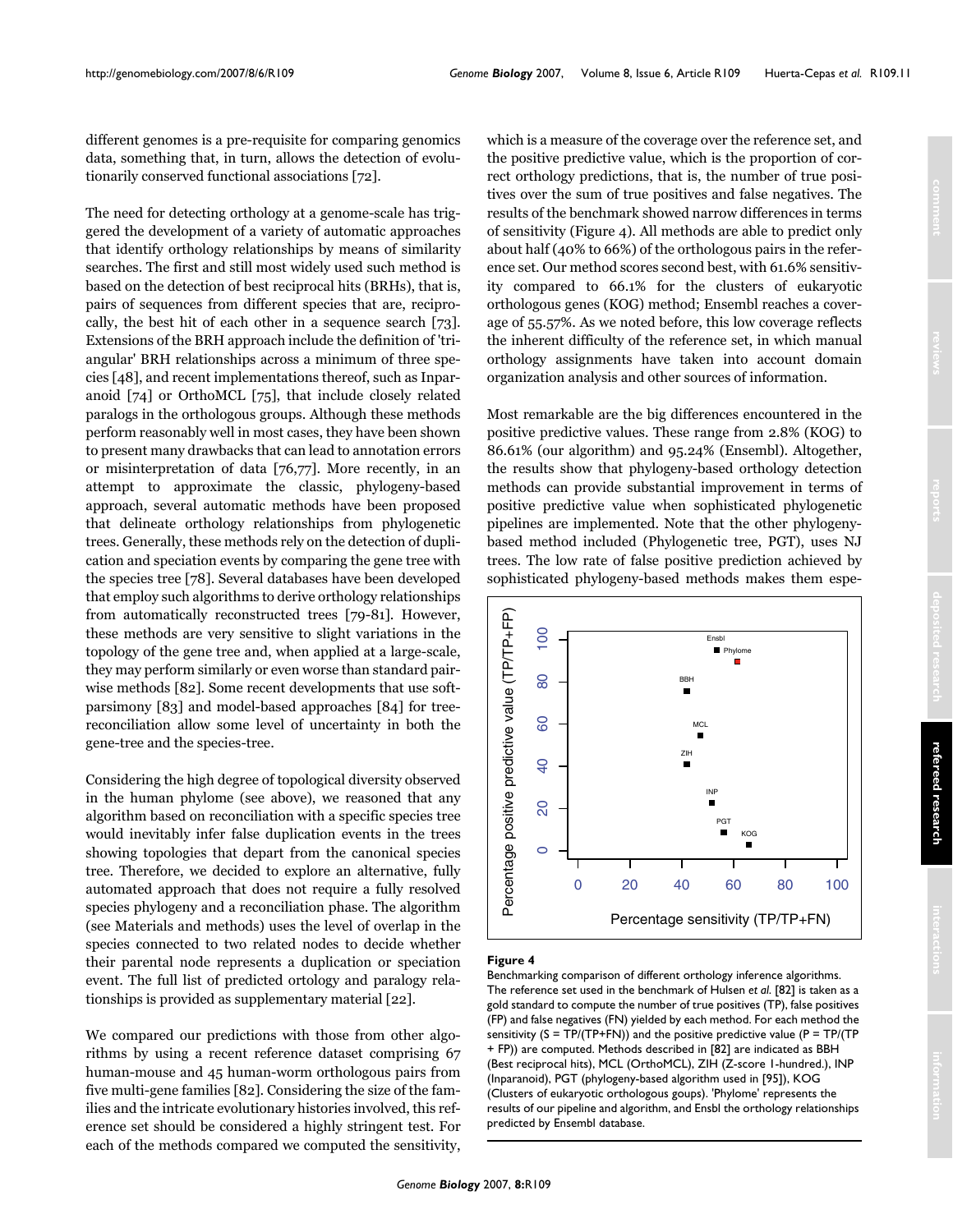cially suited for cases in which orthology prediction is used for the transfer of functional annotations among model species. In such cases, minimizing the level of wrong assignments, which will lead to wrong annotations, is more important than reaching a high coverage at a cost of many false assignments.

### **Conclusion**

We have shown the feasibility of reconstructing complex phylomes, comprising the evolutionary histories of all genes from a given species and their homologs in dozens of other genomes. The pipeline and genome sampling is fully automated and can easily be tailored for specific needs, therefore paving the way for the reconstructions of other phylomes using different parameters or species sampling. Because of its significance, we have initially applied this pipeline to the human genome. The resulting phylome constitutes a valuable dataset that can be explored by the research community. In the near future we are planning to implement this and other phylomes in a fully searchable database. To illustrate the potential of the human phylome we have performed several analyses, but many others can be envisaged. Overall, our results indicate that there is a great topological diversity affecting the three unresolved scenarios that we have discussed (ecdysozoa versus coelomata, relationships among rodents, primates and laurasatheria and the unikont hypothesis). This and other recent findings [85] reinforce the older view [86] that topological differences among phylogenies of proteins are to be expected even in the absence of HGT and underscore the danger of gene-sampling effects when combining the phylogenetic signals of several genes [34]. We share the view of others [87] that there is an urgent need for improved models of molecular evolution that account for the inherent phylogenetic noise in the protein record and of new genomic characters that are less prone to homoplastic effects. We have found that such noise may eventually produce HGTlike topologies, highlighting the need for stringent cut-offs and alternative tests before an HGT event is assumed.

Mapping speciation and duplication events on the complete phylome has allowed us to derive a comprehensive set of orthology and paralogy relationships among the genomes involved. The results obtained in the benchmark analysis show that although automatic methods for phylogeny-based detection of orthology are progressing in the right direction, there is still room for improvement both in the algorithms and the quality of the trees. Taking into account the levels of topological diversity mentioned above, it follows that the algorithms for phylogeny-based orthology detection need to cope with levels of topological uncertainty.

The results obtained in the present analysis are consistent with the existence of at least one round of whole genome duplication occurring before the radiation of verebrates [49]. If a relatively high level of gene loss in eukaryotic genomes is assumed [88], the finding of an average level of duplication

events per tree higher than one would indeed favor the scenario of two rounds of whole genome duplication at that evolutionary stage (2R hypothesis).

## **Materials and methods Sequence data**

Proteomes derived from 39 fully sequenced eukaryotic genomes (Table [1\)](#page-3-0) were downloaded from Ensembl v36 [12] and the Integr8 database at EBI [89], except those of *Candida albicans* [90]*N. crassa* [91] and *C. reinhardtii* [92]. Wherever mitochondrial proteins were not included in the gene set per species, these were downloaded separately from the NCBI eukaryotic organelles site. Mitochondrial genomes from *Caenorhabditis briggsae*, *Giberella zeae*, *Debaromyces hansenii* and *Leishmania major* have apparently not been deposited in the public databases and, therefore, are missing from this study. The final proteome database contains 542,423 unique protein sequences from 39 different genomes (Table [1](#page-3-0)).

#### **Database searches**

For each human protein a Smith-Waterman [93] search was performed against the above-mentioned proteome database to retrieve a set of proteins with a significant similarity (Evalue < 10-3). Only sequences that aligned with a continuous region longer than 50% of the query sequence were selected.

# **Multiple sequence alignment and phylogenetic reconstructions**

Sets of homologous protein sequences were aligned using MUSCLE 3.6 [94]. Positions in the alignment with gaps in more than 10% of the sequences were eliminated before the phylogenetic analysis, unless this procedure removed more than one-third of the positions in the alignment. In such cases the percentage of sequences with gaps allowed was automatically increased until at least two-thirds of the initial positions were conserved.

NJ trees were derived using scoredist distances as implemented in BioNJ [18]. ML trees were derived from the alignments using PhyML v2.4.4 [19]. For each protein family ML trees were reconstructed with four different evolutionary models (JTT, WAG, BLOSUM62 and VT), except for the 13 mitochondrially encoded proteins in which the mtREV model was also used. In all cases a discrete gamma-distribution model with four rate categories plus invariant positions was used, the gamma parameter and the fraction of invariant positions were estimated from the data. The evolutionary model best fitting the data was determined by comparing the likelihood of the used models according to the AIC criterion [20].

To obtain support values of all tree partitions, the ML tree produced by the best-fitting model was used as a seed for a Bayesian analysis by running Mr Bayes [21] for 100,000 gen-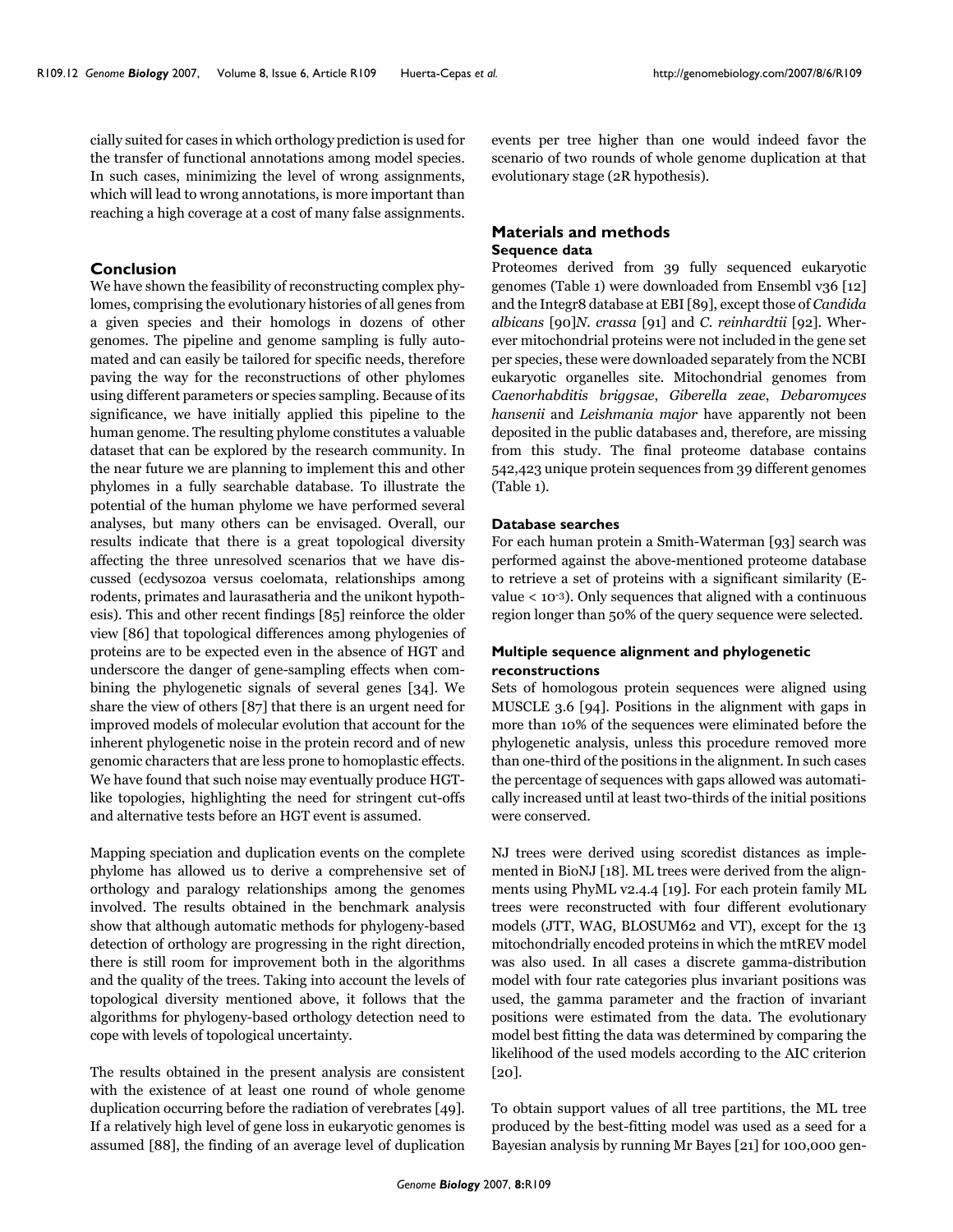erations in two runs of two chains each, using the best-fitting model, as determined in the ML analysis, but allowing branch swapping and re-estimation of the gamma distribution parameters. The posterior probability of each tree partition was estimated by sampling the trees every 100 generations after discarding the first 25%. This approach to obtain support values was faster than performing standard bootstrap analysis with PhyML. Starting the MrBayes runs with an already optimized tree resulted in fair levels of convergence being reached after fewer generations than in standard MrBayes analyses.

A final tree produced by this Bayesian reconstruction consists of a consensus phylogeny, using the 'halfcompat' option in MrBayes, in which partitions with a posterior probability lower than 0.5 are collapsed. The alignments and all trees produced for each human protein are made available as supplemental information [22]. Unless stated otherwise the consensus tree produced by MrBayes analysis was used in all analyses.

# **Inference of duplication and speciation events and orthology assignment using a novel algorithm independent of species-tree reconciliation**

We used a phylogeny-based algorithm to detect duplication and speciation events on the trees. In contrast to alternative phylogeny-based methods that use reconciliation of the gene tree with the species tree to infer duplication events, our approach does not require any previous fully resolved species topology. The only evolutionary information required is that used to root the trees to define a polarity so each internal node is connected to two children nodes. The orthology prediction algorithm was run independently for each human gene using the tree generated using its protein sequence as a seed. The algorithm was implemented in a series of python scripts specifically developed for this project.

To map duplication and speciation events on an internal node of the tree, the algorithm proceeds as follows. First, two tree partitions are defined that contain the sequences connected to each of the two children nodes. Second, a species-overlap score is defined between the two partitions as follows: species common to both partitions/species in any of the partitions. Third, if the score is higher than a given threshold the node is mapped as a duplication event, otherwise it is considered a speciation event. In the present study the species-overlap threshold was set to 0.0 - that is, no common species between the two partitions were allowed - because this produced the best results in the benchmark. The algorithm does so for all internal nodes in the tree. Once all the nodes in the tree are marked as a duplication or speciation event, the algorithm establishes orthology relationships between the seed protein and other proteins in the tree. For each protein, the algorithm tracks the nodes that connect it to the seed protein and establishes an orthology relationship only if this connection proceeds exclusively through speciation nodes, disregarding

intra-specific duplications. After mapping speciation and duplication nodes onto the phylogeny, several situations may arise in which orthology relationships are not one-to-one relationships, but rather one-to-many or many-to-many.

To root the trees the following procedure was used. The species present in the tree were grouped according to the branching pattern of the tree in Figure [3;](#page-8-0) thus, non-opisthokont species constitute the deepest group, followed by 'fungi', 'other metazoans', 'urochordates', and so on. Among the sequences belonging to the deepest group with representatives in the tree, the one with the longest distance to the seed protein was chosen as the out-group.

## **Assigning duplications to different evolutionary periods**

The duplication events detected by the algorithm described above can be assigned to different evolutionary periods by examining the species represented after the duplication event. To do so we used as a reference a set of clearly defined phylogenetic relationships that mark the major branching points in the lineage leading to hominids (Figure [3](#page-8-0)). For each duplication event, all the species represented after the duplication node are tracked and the duplication is assigned to the deepest branching point in the reference tree that contains all these species. For instance, if only sequences from mammals and fishes are found after the duplication event, this duplication is assigned to the branching point that is at the base of vertebrates.

The orthology detection algorithm can detect only duplications that occurred after the root of the tree; for example, if a tree is rooted in a fungal sequence, only duplications that occurred in the metazoan lineage could be detected. Therefore, to compare the results obtained at the different evolutionary stages we computed the relative number of duplication events per gene at each branching point. This was done by dividing the number of duplication events mapped at a particular evolutionary stage by the number of trees rooted at a deeper branching point; for example, duplications that occurred at the base of metazoans were divided by the number of trees rooted on either a fungal or a nonopisthokont sequence.

# **Topology scanning algorithm**

The algorithm used here to search for specific topologies within the phylome is described elsewhere [9]. In brief, from an un-rooted tree the algorithm generates all possible partitions that contain the seed sequence. That is, the algorithm proceeds sequentially throughout all internal edges of the tree. At each internal edge it generates two partitions, of which only one contains the seed sequence. The species represented in each such partition are tracked and those trees with a partition fulfilling a set of rules defined by the user are selected. The set of rules defined by the user are defined as a set of species that are allowed in a partition, and rules can be combined so that specific evolutionary scenarios are defined.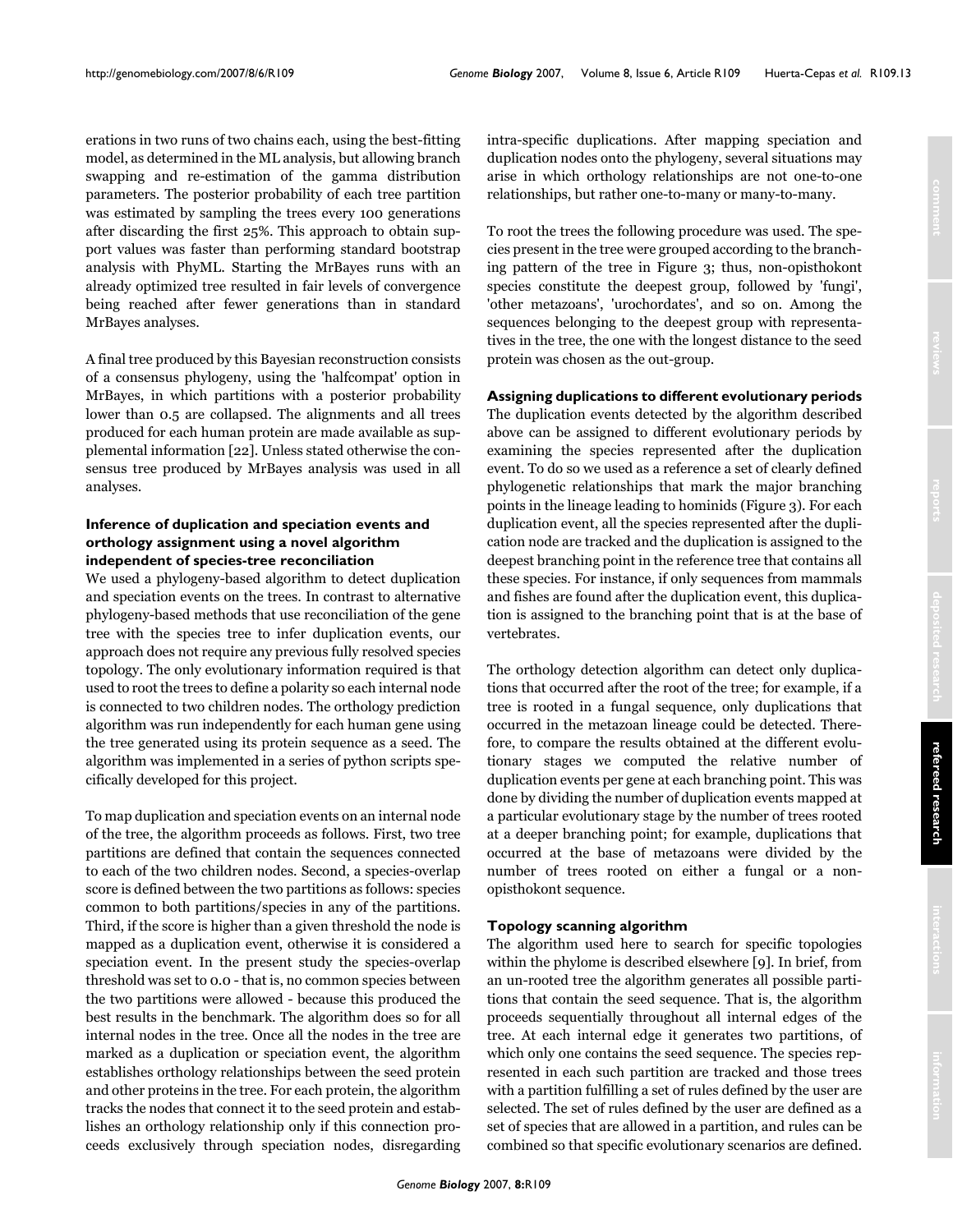For instance, a partition supporting the grouping of rodents and primates to the exclusion of laurasatherians can be defined as a partition containing any sequence (s) from primates (*Homo sapiens*, *Macacca mulata*, *Pan troglodites*) and any sequence (s) from rodents (*Mus musculus*, *Rattus norvergicus*) within a larger partition that contains these sequence plus any sequence (s) from Laurasatherians (*Canis familiaris*, *Bos taurus*). Sequences from other species are not allowed in the partition and the presence of the seed sequence in the partition is required. This algorithm has been implemented in a series of Python scripts developed for this project.

In the topology scanning analyses presented here we discarded the trees based on alignments in which less than 100 columns were left after applying the gap filter. This procedure eliminated 1,714 (7.9%) from the total phylome.

#### **Benchmarking**

The reference set used in a recent benchmark of orthology assignment methods [82] is used to compute the number of true positives (TPs), false positives (FPs) and false negatives (FNs) yielded by each method. For each method the sensitivity,  $S = TP/(TP + FN)$ , and the positive predictive value,  $P =$ TP/(TP + FP), were computed.

#### **Additional data files**

The following additional data are available with the on-line version of this paper. Additional data file 1 is a table listing the over-represented GO terms in the duplicatons depicted in Figure [3](#page-8-0). Additional data file 2 is a table listing the orthologs predicted for every human protein.

#### **Acknowledgements**

A significant part of the computational analysis presented in this paper has been performed at the *Mare Nostrum* supercomputer (Barcelona Supercomputing Center). JHC is supported by a grant from the Fundación Genoma España and the Instituto Nacional de Bioinformática. TG is a recipient of an EMBO long-term fellowship (LTF 402-2005). Part of this study is funded by grants from the Spanish Science Ministry BFU2006-15413-C02- 02 and Generalitat Valenciana GV06/080 and the National Institute of Bioinformatics a platform of Genoma España. We acknowledge Tim Hulsen for kindly providing the predicted orthologous pairs used in the benchmark. We are grateful to Jordi Burguet and Anibal Bueno Amorós for providing technical support and to Leo Arbiza and other members of the department for discussions.

### **References**

- 1. McPherson JD, Marra M, Hillier L, Waterston RH, Chinwalla A, Wallis J, Sekhon M, Wylie K, Mardis ER, Wilson RK, *et al.*: **[A physical map](http://www.ncbi.nlm.nih.gov/entrez/query.fcgi?cmd=Retrieve&db=PubMed&dopt=Abstract&list_uids=11237014) [of the human genome.](http://www.ncbi.nlm.nih.gov/entrez/query.fcgi?cmd=Retrieve&db=PubMed&dopt=Abstract&list_uids=11237014)** *Nature* 2001, **409:**934-941.
- 2. Venter JC, Adams MD, Myers EW, Li PW, Mural RJ, Sutton GG, Smith HO, Yandell M, Evans CA, Holt RA, *et al.*: **[The sequence of the](http://www.ncbi.nlm.nih.gov/entrez/query.fcgi?cmd=Retrieve&db=PubMed&dopt=Abstract&list_uids=11181995) [human genome.](http://www.ncbi.nlm.nih.gov/entrez/query.fcgi?cmd=Retrieve&db=PubMed&dopt=Abstract&list_uids=11181995)** *Science* 2001, **291:**1304-1351.
- 3. Suzuki Y, Sugano S: **[Transcriptome analyses of human genes](http://www.ncbi.nlm.nih.gov/entrez/query.fcgi?cmd=Retrieve&db=PubMed&dopt=Abstract&list_uids=16611140) [and applications for proteome analyses.](http://www.ncbi.nlm.nih.gov/entrez/query.fcgi?cmd=Retrieve&db=PubMed&dopt=Abstract&list_uids=16611140)** *Curr Protein Pept Sci* 2006, **7:**147-163.
- 4. Humphery-Smith I: **[A human proteome project with a begin](http://www.ncbi.nlm.nih.gov/entrez/query.fcgi?cmd=Retrieve&db=PubMed&dopt=Abstract&list_uids=15352225)[ning and an end.](http://www.ncbi.nlm.nih.gov/entrez/query.fcgi?cmd=Retrieve&db=PubMed&dopt=Abstract&list_uids=15352225)** *Proteomics* 2004, **4:**2519-2521.
- 5. Gandhi TK, Zhong J, Mathivanan S, Karthick L, Chandrika KN, Mohan

SS, Sharma S, Pinkert S, Nagaraju S, Periaswamy B, *et al.*: **[Analysis of](http://www.ncbi.nlm.nih.gov/entrez/query.fcgi?cmd=Retrieve&db=PubMed&dopt=Abstract&list_uids=16501559) [the human protein interactome and comparison with yeast,](http://www.ncbi.nlm.nih.gov/entrez/query.fcgi?cmd=Retrieve&db=PubMed&dopt=Abstract&list_uids=16501559) [worm and fly interaction datasets.](http://www.ncbi.nlm.nih.gov/entrez/query.fcgi?cmd=Retrieve&db=PubMed&dopt=Abstract&list_uids=16501559)** *Nat Genet* 2006, **38:**285-293.

- 6. Nielsen J, Oliver S: **[The next wave in metabolome analysis.](http://www.ncbi.nlm.nih.gov/entrez/query.fcgi?cmd=Retrieve&db=PubMed&dopt=Abstract&list_uids=16154652)** *Trends Biotechnol* 2005, **23:**544-546.
- 7. Benner SA: **[Interpretive proteomics finding biological mean](http://www.ncbi.nlm.nih.gov/entrez/query.fcgi?cmd=Retrieve&db=PubMed&dopt=Abstract&list_uids=12791396)[ing in genome and proteome databases.](http://www.ncbi.nlm.nih.gov/entrez/query.fcgi?cmd=Retrieve&db=PubMed&dopt=Abstract&list_uids=12791396)** *Adv Enzyme Regul* 2003, **43:**271-359.
- 8. Sicheritz-Ponten T, Andersson SG: **[A phylogenomic approach to](http://www.ncbi.nlm.nih.gov/entrez/query.fcgi?cmd=Retrieve&db=PubMed&dopt=Abstract&list_uids=11139625) [microbial evolution.](http://www.ncbi.nlm.nih.gov/entrez/query.fcgi?cmd=Retrieve&db=PubMed&dopt=Abstract&list_uids=11139625)** *Nucleic Acids Res* 2001, **29:**545-552.
- 9. Gabaldón T, Huynen MA: **[Reconstruction of the proto-mito](http://www.ncbi.nlm.nih.gov/entrez/query.fcgi?cmd=Retrieve&db=PubMed&dopt=Abstract&list_uids=12893934)[chondrial metabolism.](http://www.ncbi.nlm.nih.gov/entrez/query.fcgi?cmd=Retrieve&db=PubMed&dopt=Abstract&list_uids=12893934)** *Science* 2003, **301:**609.
- 10. Gabaldón T: **Evolution of proteins and proteomes, a phylogenetics approach.** *Evolutionary Bioinformatics Online* 2005, **1:**51-56.
- 11. Huynen MA, Gabaldon T, Snel B: **[Variation and evolution of bio](http://www.ncbi.nlm.nih.gov/entrez/query.fcgi?cmd=Retrieve&db=PubMed&dopt=Abstract&list_uids=15763561)[molecular systems: searching for functional relevance.](http://www.ncbi.nlm.nih.gov/entrez/query.fcgi?cmd=Retrieve&db=PubMed&dopt=Abstract&list_uids=15763561)** *FEBS Lett* 2005, **579:**1839-1845.
- 12. Birney E, Andrews D, Caccamo M, Chen Y, Clarke L, Coates G, Cox T, Cunningham F, Curwen V, Cutts T, *et al.*: **[Ensembl 2006.](http://www.ncbi.nlm.nih.gov/entrez/query.fcgi?cmd=Retrieve&db=PubMed&dopt=Abstract&list_uids=16381931)** *Nucleic Acids Res* 2006:D556-561.
- 13. Li H, Coghlan A, Ruan J, Coin LJ, Heriche JK, Osmotherly L, Li R, Liu T, Zhang Z, Bolund L, *et al.*: **[TreeFam: a curated database of phy](http://www.ncbi.nlm.nih.gov/entrez/query.fcgi?cmd=Retrieve&db=PubMed&dopt=Abstract&list_uids=16381935)[logenetic trees of animal gene families.](http://www.ncbi.nlm.nih.gov/entrez/query.fcgi?cmd=Retrieve&db=PubMed&dopt=Abstract&list_uids=16381935)** *Nucleic Acids Res* 2006:D572-580.
- 14. Duret L, Mouchiroud D, Gouy M: **[HOVERGEN: a database of](http://www.ncbi.nlm.nih.gov/entrez/query.fcgi?cmd=Retrieve&db=PubMed&dopt=Abstract&list_uids=8036164) [homologous vertebrate genes.](http://www.ncbi.nlm.nih.gov/entrez/query.fcgi?cmd=Retrieve&db=PubMed&dopt=Abstract&list_uids=8036164)** *Nucleic Acids Res* 1994, **22:**2360-2365.
- 15. Roth C, Betts MJ, Steffansson P, Saelensminde G, Liberles DA: **[The](http://www.ncbi.nlm.nih.gov/entrez/query.fcgi?cmd=Retrieve&db=PubMed&dopt=Abstract&list_uids=15608245) [Adaptive Evolution Database \(TAED\): a phylogeny based](http://www.ncbi.nlm.nih.gov/entrez/query.fcgi?cmd=Retrieve&db=PubMed&dopt=Abstract&list_uids=15608245) [tool for comparative genomics.](http://www.ncbi.nlm.nih.gov/entrez/query.fcgi?cmd=Retrieve&db=PubMed&dopt=Abstract&list_uids=15608245)** *Nucleic Acids Res* 2005:D495-497.
- 16. Blackstone NW, Green DR: **[The evolution of a mechanism of](http://www.ncbi.nlm.nih.gov/entrez/query.fcgi?cmd=Retrieve&db=PubMed&dopt=Abstract&list_uids=10070258) [cell suicide.](http://www.ncbi.nlm.nih.gov/entrez/query.fcgi?cmd=Retrieve&db=PubMed&dopt=Abstract&list_uids=10070258)** *Bioessays* 1999, **21:**84-88.
- 17. Fisher SE, Marcus GF: **[The eloquent ape: genes, brains and the](http://www.ncbi.nlm.nih.gov/entrez/query.fcgi?cmd=Retrieve&db=PubMed&dopt=Abstract&list_uids=16369568) [evolution of language.](http://www.ncbi.nlm.nih.gov/entrez/query.fcgi?cmd=Retrieve&db=PubMed&dopt=Abstract&list_uids=16369568)** *Nat Rev Genet* 2006, **7:**9-20.
- 18. Gascuel O: **[BIONJ: an improved version of the NJ algorithm](http://www.ncbi.nlm.nih.gov/entrez/query.fcgi?cmd=Retrieve&db=PubMed&dopt=Abstract&list_uids=9254330) [based on a simple model of sequence data.](http://www.ncbi.nlm.nih.gov/entrez/query.fcgi?cmd=Retrieve&db=PubMed&dopt=Abstract&list_uids=9254330)** *Mol Biol Evol* 1997, **14:**685-695.
- 19. Guindon S, Gascuel O: **[A simple, fast, and accurate algorithm](http://www.ncbi.nlm.nih.gov/entrez/query.fcgi?cmd=Retrieve&db=PubMed&dopt=Abstract&list_uids=14530136) [to estimate large phylogenies by maximum likelihood.](http://www.ncbi.nlm.nih.gov/entrez/query.fcgi?cmd=Retrieve&db=PubMed&dopt=Abstract&list_uids=14530136)** *Syst Biol* 2003, **52:**696-704.
- 20. Akaike H: **Information theory and extension of the maximum likelihood principle.** In *Proceedings of the 2nd International Symposium on Information Theory: 1973; Budapest, Hungary* Edited by: Institute of Electrical & Electronics Engineers. Piscataway, NJ; 1973:267-281.
- Ronquist F, Huelsenbeck JP: **[MrBayes 3: Bayesian phylogenetic](http://www.ncbi.nlm.nih.gov/entrez/query.fcgi?cmd=Retrieve&db=PubMed&dopt=Abstract&list_uids=12912839) inference** under mixed models. *Bioinformatics* 2003, [inference under mixed models.](http://www.ncbi.nlm.nih.gov/entrez/query.fcgi?cmd=Retrieve&db=PubMed&dopt=Abstract&list_uids=12912839)
- **19:**1572-1574.<br>**22. Supplementary** material [\[http://bioinfo.cipf.es/data/](http://bioinfo.cipf.es/data/human_phylome/human_phylome.html) [human\\_phylome/human\\_phylome.html\]](http://bioinfo.cipf.es/data/human_phylome/human_phylome.html)
- 23. Keane TM, Creevey CJ, Pentony MM, Naughton TJ, McLnerney JO: **Assessment of methods for amino acid matrix selection and their use on empirical data shows that** *ad hoc* **[assumptions](http://www.ncbi.nlm.nih.gov/entrez/query.fcgi?cmd=Retrieve&db=PubMed&dopt=Abstract&list_uids=16563161) [for choice of matrix are not justified.](http://www.ncbi.nlm.nih.gov/entrez/query.fcgi?cmd=Retrieve&db=PubMed&dopt=Abstract&list_uids=16563161)** *BMC Evol Biol* 2006, **6:**29.
- 24. Bruno WJ, Halpern AL: **[Topological bias and inconsistency of](http://www.ncbi.nlm.nih.gov/entrez/query.fcgi?cmd=Retrieve&db=PubMed&dopt=Abstract&list_uids=10331281) [maximum likelihood using wrong models.](http://www.ncbi.nlm.nih.gov/entrez/query.fcgi?cmd=Retrieve&db=PubMed&dopt=Abstract&list_uids=10331281)** *Mol Biol Evol* 1999, **16:**564-566.
- 25. Buckley TR, Cunningham CW: **[The effects of nucleotide substi](http://www.ncbi.nlm.nih.gov/entrez/query.fcgi?cmd=Retrieve&db=PubMed&dopt=Abstract&list_uids=11919280)[tution model assumptions on estimates of nonparametric](http://www.ncbi.nlm.nih.gov/entrez/query.fcgi?cmd=Retrieve&db=PubMed&dopt=Abstract&list_uids=11919280) [bootstrap support.](http://www.ncbi.nlm.nih.gov/entrez/query.fcgi?cmd=Retrieve&db=PubMed&dopt=Abstract&list_uids=11919280)** *Mol Biol Evol* 2002, **19:**394-405.
- 26. Jones DT, Taylor WR, Thornton JM: **[The rapid generation of](http://www.ncbi.nlm.nih.gov/entrez/query.fcgi?cmd=Retrieve&db=PubMed&dopt=Abstract&list_uids=1633570) [mutation data matrices from protein sequences.](http://www.ncbi.nlm.nih.gov/entrez/query.fcgi?cmd=Retrieve&db=PubMed&dopt=Abstract&list_uids=1633570)** *Comput Appl Biosci* 1992, **8:**275-282.
- 27. Henikoff S, Henikoff JG: **[Amino acid substitution matrices from](http://www.ncbi.nlm.nih.gov/entrez/query.fcgi?cmd=Retrieve&db=PubMed&dopt=Abstract&list_uids=1438297) [protein blocks.](http://www.ncbi.nlm.nih.gov/entrez/query.fcgi?cmd=Retrieve&db=PubMed&dopt=Abstract&list_uids=1438297)** *Proc Natl Acad Sci USA* 1992, **89:**10915-10919.
- 28. Whelan S, Goldman N: **[A general empirical model of protein](http://www.ncbi.nlm.nih.gov/entrez/query.fcgi?cmd=Retrieve&db=PubMed&dopt=Abstract&list_uids=11319253) [evolution derived from multiple protein families using a](http://www.ncbi.nlm.nih.gov/entrez/query.fcgi?cmd=Retrieve&db=PubMed&dopt=Abstract&list_uids=11319253) [maximum-likelihood approach.](http://www.ncbi.nlm.nih.gov/entrez/query.fcgi?cmd=Retrieve&db=PubMed&dopt=Abstract&list_uids=11319253)** *Mol Biol Evol* 2001, **18:**691-699.
- 29. Müller T, Vingron M: **[Modeling amino acid replacement.](http://www.ncbi.nlm.nih.gov/entrez/query.fcgi?cmd=Retrieve&db=PubMed&dopt=Abstract&list_uids=11382360)** *J Comput Biol* 2000, **7:**761-776.
- 30. Adachi J, Hasegawa M: **[Model of amino acid substitution in pro](http://www.ncbi.nlm.nih.gov/entrez/query.fcgi?cmd=Retrieve&db=PubMed&dopt=Abstract&list_uids=8642615)[teins encoded by mitochondrial DNA.](http://www.ncbi.nlm.nih.gov/entrez/query.fcgi?cmd=Retrieve&db=PubMed&dopt=Abstract&list_uids=8642615)** *J Mol Evol* 1996, **42:**459-468.
- 31. Keeling PJ, Burger G, Durnford DG, Lang BF, Lee RW, Pearlman RE, Roger AJ, Gray MW: **[The tree of eukaryotes.](http://www.ncbi.nlm.nih.gov/entrez/query.fcgi?cmd=Retrieve&db=PubMed&dopt=Abstract&list_uids=16701456)** *Trends Ecol Evol* 2005, **20:**670-676.
- 32. Delsuc F, Brinkmann H, Philippe H: **[Phylogenomics and the](http://www.ncbi.nlm.nih.gov/entrez/query.fcgi?cmd=Retrieve&db=PubMed&dopt=Abstract&list_uids=15861208) [reconstruction of the tree of life.](http://www.ncbi.nlm.nih.gov/entrez/query.fcgi?cmd=Retrieve&db=PubMed&dopt=Abstract&list_uids=15861208)** *Nat Rev Genet* 2005, **6:**361-375.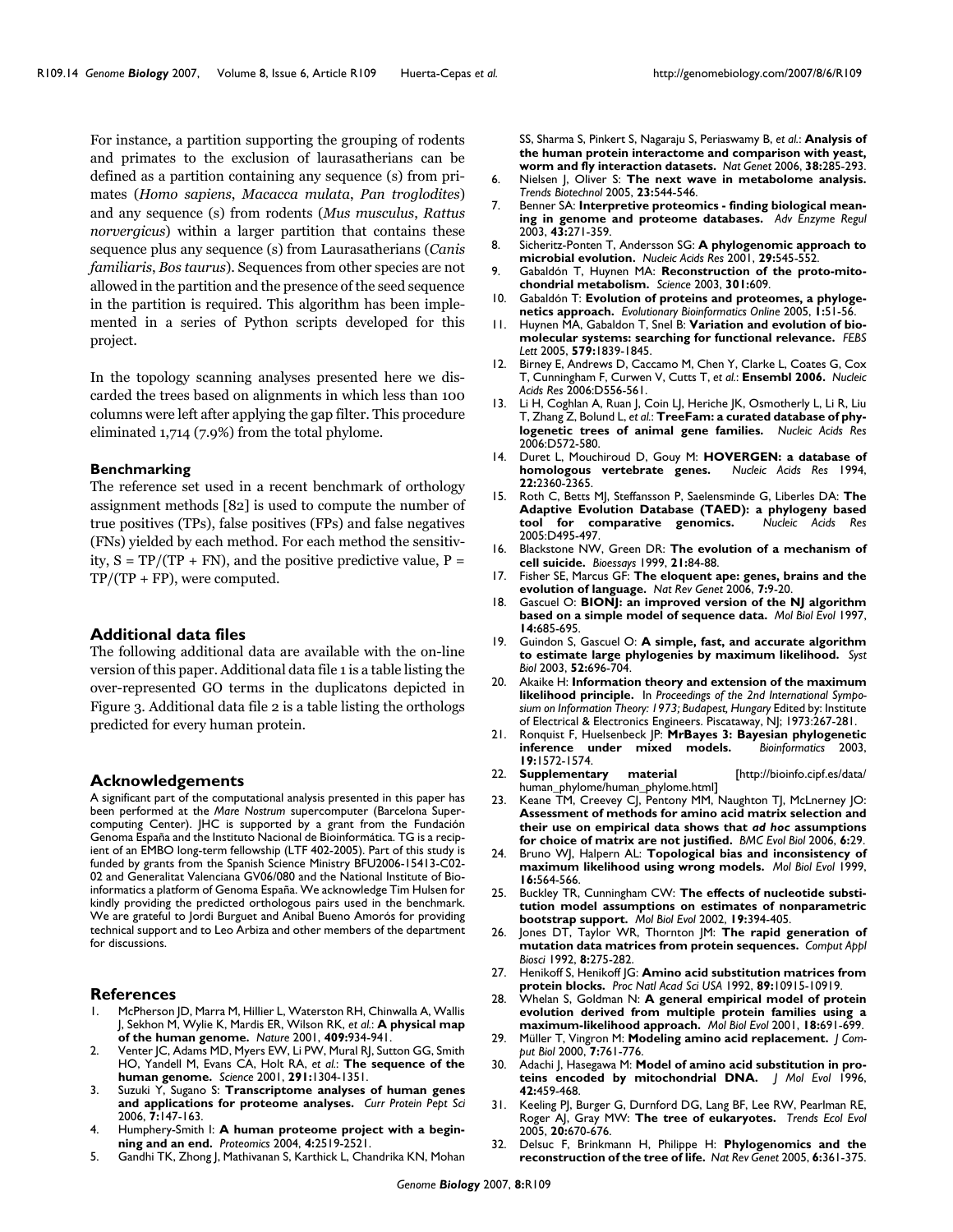33. Jeffroy O, Brinkmann H, Delsuc F, Philippe H: **[Phylogenomics: the](http://www.ncbi.nlm.nih.gov/entrez/query.fcgi?cmd=Retrieve&db=PubMed&dopt=Abstract&list_uids=16490279) [beginning of incongruence?](http://www.ncbi.nlm.nih.gov/entrez/query.fcgi?cmd=Retrieve&db=PubMed&dopt=Abstract&list_uids=16490279)** *Trends Genet* 2006, **22:**225-231.

34. Dagan T, Martin W: **[The tree of one percent.](http://www.ncbi.nlm.nih.gov/entrez/query.fcgi?cmd=Retrieve&db=PubMed&dopt=Abstract&list_uids=17081279)** *Genome Biol* 2006, **7:**118.

- 35. Aguinaldo AM, Turbeville JM, Linford LS, Rivera MC, Garey JR, Raff RA, Lake JA: **[Evidence for a clade of nematodes, arthropods](http://www.ncbi.nlm.nih.gov/entrez/query.fcgi?cmd=Retrieve&db=PubMed&dopt=Abstract&list_uids=9168109) [and other moulting animals.](http://www.ncbi.nlm.nih.gov/entrez/query.fcgi?cmd=Retrieve&db=PubMed&dopt=Abstract&list_uids=9168109)** *Nature* 1997, **387:**489-493.
- 36. Dopazo H, Dopazo J: **[Genome-scale evidence of the nematode](http://www.ncbi.nlm.nih.gov/entrez/query.fcgi?cmd=Retrieve&db=PubMed&dopt=Abstract&list_uids=15892869)[arthropod clade.](http://www.ncbi.nlm.nih.gov/entrez/query.fcgi?cmd=Retrieve&db=PubMed&dopt=Abstract&list_uids=15892869)** *Genome Biol* 2005, **6:**R41.
- 37. Ciccarelli FD, Doerks T, von Mering C, Creevey CJ, Snel B, Bork P: **[Toward automatic reconstruction of a highly resolved tree](http://www.ncbi.nlm.nih.gov/entrez/query.fcgi?cmd=Retrieve&db=PubMed&dopt=Abstract&list_uids=16513982) [of life.](http://www.ncbi.nlm.nih.gov/entrez/query.fcgi?cmd=Retrieve&db=PubMed&dopt=Abstract&list_uids=16513982)** *Science* 2006, **311:**1283-1287.
- 38. Wolf YI, Rogozin IB, Koonin EV: **[Coelomata and not Ecdysozoa:](http://www.ncbi.nlm.nih.gov/entrez/query.fcgi?cmd=Retrieve&db=PubMed&dopt=Abstract&list_uids=14707168) [evidence from genome-wide phylogenetic analysis.](http://www.ncbi.nlm.nih.gov/entrez/query.fcgi?cmd=Retrieve&db=PubMed&dopt=Abstract&list_uids=14707168)** *Genome Res* 2004, **14:**29-36.
- 39. Philippe H, Snell EA, Bapteste E, Lopez P, Holland PW, Casane D: **[Phylogenomics of eukaryotes: impact of missing data on](http://www.ncbi.nlm.nih.gov/entrez/query.fcgi?cmd=Retrieve&db=PubMed&dopt=Abstract&list_uids=15175415) [large alignments.](http://www.ncbi.nlm.nih.gov/entrez/query.fcgi?cmd=Retrieve&db=PubMed&dopt=Abstract&list_uids=15175415)** *Mol Biol Evol* 2004, **21:**1740-1752.
- 40. Blair JE, Hedges SB: **[Molecular phylogeny and divergence times](http://www.ncbi.nlm.nih.gov/entrez/query.fcgi?cmd=Retrieve&db=PubMed&dopt=Abstract&list_uids=16049193) [of deuterostome animals.](http://www.ncbi.nlm.nih.gov/entrez/query.fcgi?cmd=Retrieve&db=PubMed&dopt=Abstract&list_uids=16049193)** *Mol Biol Evol* 2005, **22:**2275-2284.
- 41. Murphy WJ, Pevzner PA, O'Brien SJ: **[Mammalian phylogenomics](http://www.ncbi.nlm.nih.gov/entrez/query.fcgi?cmd=Retrieve&db=PubMed&dopt=Abstract&list_uids=15522459) [comes of age.](http://www.ncbi.nlm.nih.gov/entrez/query.fcgi?cmd=Retrieve&db=PubMed&dopt=Abstract&list_uids=15522459)** *Trends Genet* 2004, **20:**631-639.
- 42. Kullberg M, Nilsson MA, Arnason U, Harley EH, Janke A: **[House](http://www.ncbi.nlm.nih.gov/entrez/query.fcgi?cmd=Retrieve&db=PubMed&dopt=Abstract&list_uids=16751257)[keeping genes for phylogenetic analysis of eutherian](http://www.ncbi.nlm.nih.gov/entrez/query.fcgi?cmd=Retrieve&db=PubMed&dopt=Abstract&list_uids=16751257) [relationships.](http://www.ncbi.nlm.nih.gov/entrez/query.fcgi?cmd=Retrieve&db=PubMed&dopt=Abstract&list_uids=16751257)** *Mol Biol Evol* 2006, **23:**1493-1503.
- 43. Misawa K, Janke A: **[Revisiting the Glires concept phylogenetic](http://www.ncbi.nlm.nih.gov/entrez/query.fcgi?cmd=Retrieve&db=PubMed&dopt=Abstract&list_uids=12878468) [analysis of nuclear sequences.](http://www.ncbi.nlm.nih.gov/entrez/query.fcgi?cmd=Retrieve&db=PubMed&dopt=Abstract&list_uids=12878468)** *Mol Phylogenet Evol* 2003, **28:**320-327.
- 44. Thomas JW, Touchman JW, Blakesley RW, Bouffard GG, Beckstrom-Sternberg SM, Margulies EH, Blanchette M, Siepel AC, Thomas PJ, McDowell JC, *et al.*: **[Comparative analyses of multi-species](http://www.ncbi.nlm.nih.gov/entrez/query.fcgi?cmd=Retrieve&db=PubMed&dopt=Abstract&list_uids=12917688) [sequences from targeted genomic regions.](http://www.ncbi.nlm.nih.gov/entrez/query.fcgi?cmd=Retrieve&db=PubMed&dopt=Abstract&list_uids=12917688)** *Nature* 2003, **424:**788-793.
- 45. Ohta T: **[Synonymous and nonsynonymous substitutions in](http://www.ncbi.nlm.nih.gov/entrez/query.fcgi?cmd=Retrieve&db=PubMed&dopt=Abstract&list_uids=7714912) [mammalian genes and the nearly neutral theory.](http://www.ncbi.nlm.nih.gov/entrez/query.fcgi?cmd=Retrieve&db=PubMed&dopt=Abstract&list_uids=7714912)** *J Mol Evol* 1995, **40:**56-63.
- 46. Zhang J: **[Rates of conservative and radical nonsynonymous](http://www.ncbi.nlm.nih.gov/entrez/query.fcgi?cmd=Retrieve&db=PubMed&dopt=Abstract&list_uids=10654260) [nucleotide substitutions in mammalian nuclear genes.](http://www.ncbi.nlm.nih.gov/entrez/query.fcgi?cmd=Retrieve&db=PubMed&dopt=Abstract&list_uids=10654260)** *J Mol Evol* 2000, **50:**56-68.
- 47. Cavalier-Smith T: **[The phagotrophic origin of eukaryotes and](http://www.ncbi.nlm.nih.gov/entrez/query.fcgi?cmd=Retrieve&db=PubMed&dopt=Abstract&list_uids=11931142) [phylogenetic classification of Protozoa.](http://www.ncbi.nlm.nih.gov/entrez/query.fcgi?cmd=Retrieve&db=PubMed&dopt=Abstract&list_uids=11931142)** *Int J Syst Evol Microbiol* 2002, **52:**297-354.
- 48. Tatusov RL, Koonin EV, Lipman DJ: **[A genomic perspective on](http://www.ncbi.nlm.nih.gov/entrez/query.fcgi?cmd=Retrieve&db=PubMed&dopt=Abstract&list_uids=9381173) [protein families.](http://www.ncbi.nlm.nih.gov/entrez/query.fcgi?cmd=Retrieve&db=PubMed&dopt=Abstract&list_uids=9381173)** *Science* 1997, **278:**631-637.
- 49. Ohno S: *Evolution by Gene Duplication* London: Allen and Unwin; 1970.
- 50. Vogel C, Chothia C: **[Protein family expansions and biological](http://www.ncbi.nlm.nih.gov/entrez/query.fcgi?cmd=Retrieve&db=PubMed&dopt=Abstract&list_uids=16733546) [complexity.](http://www.ncbi.nlm.nih.gov/entrez/query.fcgi?cmd=Retrieve&db=PubMed&dopt=Abstract&list_uids=16733546)** *PLoS Comput Biol* 2006, **2:**e48.
- Roth C, Rastogi S, Arvestad L, Dittmar K, Light S, Ekman D, Liberles DA: **Evolution after gene duplication: models, mechanisms, sequences, systems, and organisms.** *J Exp Zoolog B Mol Dev Evol* 2007, **308B:**58-73.
- 52. Panopoulou G, Hennig S, Groth D, Krause A, Poustka AJ, Herwig R, Vingron M, Lehrach H: **[New evidence for genome-wide duplica](http://www.ncbi.nlm.nih.gov/entrez/query.fcgi?cmd=Retrieve&db=PubMed&dopt=Abstract&list_uids=12799346)[tions at the origin of vertebrates using an amphioxus gene](http://www.ncbi.nlm.nih.gov/entrez/query.fcgi?cmd=Retrieve&db=PubMed&dopt=Abstract&list_uids=12799346) [set and completed animal genomes.](http://www.ncbi.nlm.nih.gov/entrez/query.fcgi?cmd=Retrieve&db=PubMed&dopt=Abstract&list_uids=12799346)** *Genome Res* 2003, **13:**1056-1066.
- 53. Blomme T, Vandepoele K, De Bodt S, Simillion C, Maere S, Van de Peer Y: **[The gain and loss of genes during 600 million years of](http://www.ncbi.nlm.nih.gov/entrez/query.fcgi?cmd=Retrieve&db=PubMed&dopt=Abstract&list_uids=16723033) [vertebrate evolution.](http://www.ncbi.nlm.nih.gov/entrez/query.fcgi?cmd=Retrieve&db=PubMed&dopt=Abstract&list_uids=16723033)** *Genome Biol* 2006, **7:**R43.
- 54. Meyer A: **[Molecular evolution: Duplication, duplication.](http://www.ncbi.nlm.nih.gov/entrez/query.fcgi?cmd=Retrieve&db=PubMed&dopt=Abstract&list_uids=12511940)** *Nature* 2003, **421:**31-32.
- 55. Bailey JA, Eichler EE: **[Primate segmental duplications: crucibles](http://www.ncbi.nlm.nih.gov/entrez/query.fcgi?cmd=Retrieve&db=PubMed&dopt=Abstract&list_uids=16770338) [of evolution, diversity and disease.](http://www.ncbi.nlm.nih.gov/entrez/query.fcgi?cmd=Retrieve&db=PubMed&dopt=Abstract&list_uids=16770338)** *Nat Rev Genet* 2006, **7:**552-564.
- 56. Al-Shahrour F, Minguez P, Tarraga J, Montaner D, Alloza E, Vaquerizas JM, Conde L, Blaschke C, Vera J, Dopazo J: **[BABELOMICS: a sys](http://www.ncbi.nlm.nih.gov/entrez/query.fcgi?cmd=Retrieve&db=PubMed&dopt=Abstract&list_uids=16845052)[tems biology perspective in the functional annotation of](http://www.ncbi.nlm.nih.gov/entrez/query.fcgi?cmd=Retrieve&db=PubMed&dopt=Abstract&list_uids=16845052) [genome-scale experiments.](http://www.ncbi.nlm.nih.gov/entrez/query.fcgi?cmd=Retrieve&db=PubMed&dopt=Abstract&list_uids=16845052)** *Nucleic Acids Res* 2006:W472-476.
- 57. Abhiman S, Sonnhammer EL: **[FunShift: a database of function](http://www.ncbi.nlm.nih.gov/entrez/query.fcgi?cmd=Retrieve&db=PubMed&dopt=Abstract&list_uids=15608176)** [shift analysis on protein subfamilies.](http://www.ncbi.nlm.nih.gov/entrez/query.fcgi?cmd=Retrieve&db=PubMed&dopt=Abstract&list_uids=15608176) 2005:D197-200.
- 58. Seoighe C, Johnston CR, Shields DC: **[Significantly different pat](http://www.ncbi.nlm.nih.gov/entrez/query.fcgi?cmd=Retrieve&db=PubMed&dopt=Abstract&list_uids=12654935)[terns of amino acid replacement after gene duplication as](http://www.ncbi.nlm.nih.gov/entrez/query.fcgi?cmd=Retrieve&db=PubMed&dopt=Abstract&list_uids=12654935) [compared to after speciation.](http://www.ncbi.nlm.nih.gov/entrez/query.fcgi?cmd=Retrieve&db=PubMed&dopt=Abstract&list_uids=12654935)** *Mol Biol Evol* 2003, **20:**484-490.
- 59. Kurland CG, Canback B, Berg OG: **[Horizontal gene transfer: a](http://www.ncbi.nlm.nih.gov/entrez/query.fcgi?cmd=Retrieve&db=PubMed&dopt=Abstract&list_uids=12902542) [critical view.](http://www.ncbi.nlm.nih.gov/entrez/query.fcgi?cmd=Retrieve&db=PubMed&dopt=Abstract&list_uids=12902542)** *Proc Natl Acad Sci USA* 2003, **100:**9658-9662.
- 60. Andersson JO, Sjogren AM, Davis LA, Embley TM, Roger AJ: **[Phylo](http://www.ncbi.nlm.nih.gov/entrez/query.fcgi?cmd=Retrieve&db=PubMed&dopt=Abstract&list_uids=12546782)[genetic analyses of diplomonad genes reveal frequent lateral](http://www.ncbi.nlm.nih.gov/entrez/query.fcgi?cmd=Retrieve&db=PubMed&dopt=Abstract&list_uids=12546782)**
- **[gene transfers affecting eukaryotes.](http://www.ncbi.nlm.nih.gov/entrez/query.fcgi?cmd=Retrieve&db=PubMed&dopt=Abstract&list_uids=12546782)** *Curr Biol* 2003, **13:**94-104. 61. Ricard G, McEwan NR, Dutilh BE, Jouany JP, Macheboeuf D, Mitsumori M, McIntosh FM, Michalowski T, Nagamine T, Nelson N, *et al.*: **[Horizontal gene transfer from Bacteria to rumen Ciliates](http://www.ncbi.nlm.nih.gov/entrez/query.fcgi?cmd=Retrieve&db=PubMed&dopt=Abstract&list_uids=16472398) indicates adaptation to their anaerobic, carbohydrates-rich**
- **[environment.](http://www.ncbi.nlm.nih.gov/entrez/query.fcgi?cmd=Retrieve&db=PubMed&dopt=Abstract&list_uids=16472398)** *BMC Genomics* 2006, **7:**22. 62. Goldsmith MR, Shimada T, Abe H: **[The genetics and genomics of](http://www.ncbi.nlm.nih.gov/entrez/query.fcgi?cmd=Retrieve&db=PubMed&dopt=Abstract&list_uids=15355234) [the silkworm, Bombyx mori.](http://www.ncbi.nlm.nih.gov/entrez/query.fcgi?cmd=Retrieve&db=PubMed&dopt=Abstract&list_uids=15355234)** *Annu Rev Entomol* 2005, **50:**71-100.
- 63. Bergthorsson U, Adams KL, Thomason B, Palmer JD: **[Widespread](http://www.ncbi.nlm.nih.gov/entrez/query.fcgi?cmd=Retrieve&db=PubMed&dopt=Abstract&list_uids=12853958) [horizontal transfer of mitochondrial genes in flowering](http://www.ncbi.nlm.nih.gov/entrez/query.fcgi?cmd=Retrieve&db=PubMed&dopt=Abstract&list_uids=12853958) [plants.](http://www.ncbi.nlm.nih.gov/entrez/query.fcgi?cmd=Retrieve&db=PubMed&dopt=Abstract&list_uids=12853958)** *Nature* 2003, **424:**197-201.
- Alvarez N, Benrey B, Hossaert-McKey M, Grill A, McKey D, Galtier N: **[Phylogeographic support for horizontal gene transfer](http://www.ncbi.nlm.nih.gov/entrez/query.fcgi?cmd=Retrieve&db=PubMed&dopt=Abstract&list_uids=16872524) [involving sympatric bruchid species.](http://www.ncbi.nlm.nih.gov/entrez/query.fcgi?cmd=Retrieve&db=PubMed&dopt=Abstract&list_uids=16872524)** *Biol Direct* 2006, **1:**21.
- 65. Lander ES, Linton LM, Birren B, Nusbaum C, Zody MC, Baldwin J, Devon K, Dewar K, Doyle M, FitzHugh W, *et al.*: **[Initial sequencing](http://www.ncbi.nlm.nih.gov/entrez/query.fcgi?cmd=Retrieve&db=PubMed&dopt=Abstract&list_uids=11237011) [and analysis of the human genome.](http://www.ncbi.nlm.nih.gov/entrez/query.fcgi?cmd=Retrieve&db=PubMed&dopt=Abstract&list_uids=11237011)** *Nature* 2001, **409:**860-921.
- 66. Salzberg SL, White O, Peterson J, Eisen JA: **[Microbial genes in the](http://www.ncbi.nlm.nih.gov/entrez/query.fcgi?cmd=Retrieve&db=PubMed&dopt=Abstract&list_uids=11358996) [human genome: lateral transfer or gene loss?](http://www.ncbi.nlm.nih.gov/entrez/query.fcgi?cmd=Retrieve&db=PubMed&dopt=Abstract&list_uids=11358996)** *Science* 2001, **292:**1903-1906.
- 67. Bromham L: **The human zoo: endogenous retroviruses in the human genome.** *Trends Ecol Evol* 2002, **17:**160.
- 68. Hallet M, Lagergren J, Tofigh A: **Simultaneous identification of duplications and lateral transfers.** In *Proceedings of the Eighth Annual International Conference on Research In Computational Molecular Biology: 2004; San Diego, California, USA* ACM press. New York; 2004:347-356.
- 69. Kurland CG: **[What tangled web: barriers to rampant horizon](http://www.ncbi.nlm.nih.gov/entrez/query.fcgi?cmd=Retrieve&db=PubMed&dopt=Abstract&list_uids=15954096)[tal gene transfer.](http://www.ncbi.nlm.nih.gov/entrez/query.fcgi?cmd=Retrieve&db=PubMed&dopt=Abstract&list_uids=15954096)** *Bioessays* 2005, **27:**741-747.
- 70. Gabaldón T, Rainey D, Huynen MA: **[Tracing the evolution of a](http://www.ncbi.nlm.nih.gov/entrez/query.fcgi?cmd=Retrieve&db=PubMed&dopt=Abstract&list_uids=15843018) [large protein complex in the eukaryotes, NADH:ubiquinone](http://www.ncbi.nlm.nih.gov/entrez/query.fcgi?cmd=Retrieve&db=PubMed&dopt=Abstract&list_uids=15843018) [oxidoreductase \(Complex I\).](http://www.ncbi.nlm.nih.gov/entrez/query.fcgi?cmd=Retrieve&db=PubMed&dopt=Abstract&list_uids=15843018)** *J Mol Biol* 2005, **348:**857-870.
- 71. Fitch WM: **[Distinguishing homologous from analogous](http://www.ncbi.nlm.nih.gov/entrez/query.fcgi?cmd=Retrieve&db=PubMed&dopt=Abstract&list_uids=5449325) [proteins.](http://www.ncbi.nlm.nih.gov/entrez/query.fcgi?cmd=Retrieve&db=PubMed&dopt=Abstract&list_uids=5449325)** *Syst Zool* 1970, **19:**99-113.
- 72. Gabaldón T, Huynen MA: **[Prediction of protein function and](http://www.ncbi.nlm.nih.gov/entrez/query.fcgi?cmd=Retrieve&db=PubMed&dopt=Abstract&list_uids=15095013) [pathways in the genome era.](http://www.ncbi.nlm.nih.gov/entrez/query.fcgi?cmd=Retrieve&db=PubMed&dopt=Abstract&list_uids=15095013)** *Cell Mol Life Sci* 2004, **61:**930-944.
- 73. Huynen MA, Bork P: **[Measuring genome evolution.](http://www.ncbi.nlm.nih.gov/entrez/query.fcgi?cmd=Retrieve&db=PubMed&dopt=Abstract&list_uids=9600883)** *Proc Natl Acad Sci USA* 1998, **95:**5849-5856.
- 74. O'Brien KP, Remm M, Sonnhammer EL: **[Inparanoid: a compre](http://www.ncbi.nlm.nih.gov/entrez/query.fcgi?cmd=Retrieve&db=PubMed&dopt=Abstract&list_uids=15608241)[hensive database of eukaryotic orthologs.](http://www.ncbi.nlm.nih.gov/entrez/query.fcgi?cmd=Retrieve&db=PubMed&dopt=Abstract&list_uids=15608241)** *Nucleic Acids Res* 2005:D476-480.
- 75. Li L, Stoeckert CJ Jr, Roos DS: **[OrthoMCL: identification of](http://www.ncbi.nlm.nih.gov/entrez/query.fcgi?cmd=Retrieve&db=PubMed&dopt=Abstract&list_uids=12952885) [ortholog groups for eukaryotic genomes.](http://www.ncbi.nlm.nih.gov/entrez/query.fcgi?cmd=Retrieve&db=PubMed&dopt=Abstract&list_uids=12952885)** *Genome Res* 2003, **13:**2178-2189.
- 76. Eisen JA: **[Phylogenomics: improving functional predictions for](http://www.ncbi.nlm.nih.gov/entrez/query.fcgi?cmd=Retrieve&db=PubMed&dopt=Abstract&list_uids=9521918) [uncharacterized genes by evolutionary analysis.](http://www.ncbi.nlm.nih.gov/entrez/query.fcgi?cmd=Retrieve&db=PubMed&dopt=Abstract&list_uids=9521918)** *Genome Res* 1998, **8:**163-167.
- 77. Koonin EV: **[Orthologs, paralogs, and evolutionary genomics.](http://www.ncbi.nlm.nih.gov/entrez/query.fcgi?cmd=Retrieve&db=PubMed&dopt=Abstract&list_uids=16285863)** *Annu Rev Genet* 2005, **39:**309-338.
- 78. Zmasek CM, Eddy SR: **[A simple algorithm to infer gene dupli](http://www.ncbi.nlm.nih.gov/entrez/query.fcgi?cmd=Retrieve&db=PubMed&dopt=Abstract&list_uids=11590098)[cation and speciation events on a gene tree.](http://www.ncbi.nlm.nih.gov/entrez/query.fcgi?cmd=Retrieve&db=PubMed&dopt=Abstract&list_uids=11590098)** *Bioinformatics* 2001, **17:**821-828.
- 79. Zmasek CM, Eddy SR: **[RIO: analyzing proteomes by automated](http://www.ncbi.nlm.nih.gov/entrez/query.fcgi?cmd=Retrieve&db=PubMed&dopt=Abstract&list_uids=12028595) [phylogenomics using resampled inference of orthologs.](http://www.ncbi.nlm.nih.gov/entrez/query.fcgi?cmd=Retrieve&db=PubMed&dopt=Abstract&list_uids=12028595)** *BMC Bioinformatics* 2002, **3:**14.
- 80. Dehal PS, Boore JL: **[A phylogenomic gene cluster resource: the](http://www.ncbi.nlm.nih.gov/entrez/query.fcgi?cmd=Retrieve&db=PubMed&dopt=Abstract&list_uids=16608522) [Phylogenetically Inferred Groups \(PhIGs\) database.](http://www.ncbi.nlm.nih.gov/entrez/query.fcgi?cmd=Retrieve&db=PubMed&dopt=Abstract&list_uids=16608522)** *BMC Bioinformatics* 2006, **7:**201.
- 81. Chiu JC, Lee EK, Egan MG, Sarkar IN, Coruzzi GM, DeSalle R: **[OrthologID: automation of genome-scale ortholog identifi](http://www.ncbi.nlm.nih.gov/entrez/query.fcgi?cmd=Retrieve&db=PubMed&dopt=Abstract&list_uids=16410324)[cation within a parsimony framework.](http://www.ncbi.nlm.nih.gov/entrez/query.fcgi?cmd=Retrieve&db=PubMed&dopt=Abstract&list_uids=16410324)** *Bioinformatics* 2006, **22:**699-707.
- 82. Hulsen T, Huynen MA, de Vlieg J, Groenen PM: **[Benchmarking](http://www.ncbi.nlm.nih.gov/entrez/query.fcgi?cmd=Retrieve&db=PubMed&dopt=Abstract&list_uids=16613613) [ortholog identification methods using functional genomics](http://www.ncbi.nlm.nih.gov/entrez/query.fcgi?cmd=Retrieve&db=PubMed&dopt=Abstract&list_uids=16613613) [data.](http://www.ncbi.nlm.nih.gov/entrez/query.fcgi?cmd=Retrieve&db=PubMed&dopt=Abstract&list_uids=16613613)** *Genome Biol* 2006, **7:**R31.
- 83. Berglund-Sonnhammer AC, Steffansson P, Betts MJ, Liberles DA: **[Optimal gene trees from sequences and species trees using](http://www.ncbi.nlm.nih.gov/entrez/query.fcgi?cmd=Retrieve&db=PubMed&dopt=Abstract&list_uids=16830091) [a soft interpretation of parsimony.](http://www.ncbi.nlm.nih.gov/entrez/query.fcgi?cmd=Retrieve&db=PubMed&dopt=Abstract&list_uids=16830091)** *J Mol Evol* 2006, **63:**240-250.
- 84. Arvestad L, Berglund AC, Lagergren J, Sennblad B: **[Bayesian gene/](http://www.ncbi.nlm.nih.gov/entrez/query.fcgi?cmd=Retrieve&db=PubMed&dopt=Abstract&list_uids=12855432) [species tree reconciliation and orthology analysis using](http://www.ncbi.nlm.nih.gov/entrez/query.fcgi?cmd=Retrieve&db=PubMed&dopt=Abstract&list_uids=12855432) [MCMC.](http://www.ncbi.nlm.nih.gov/entrez/query.fcgi?cmd=Retrieve&db=PubMed&dopt=Abstract&list_uids=12855432)** *Bioinformatics* 2003, **19(Suppl 1):**I7-I15.
- 85. Rokas A, Williams BL, King N, Carroll SB: **[Genome-scale](http://www.ncbi.nlm.nih.gov/entrez/query.fcgi?cmd=Retrieve&db=PubMed&dopt=Abstract&list_uids=14574403) [approaches to resolving incongruence in molecular](http://www.ncbi.nlm.nih.gov/entrez/query.fcgi?cmd=Retrieve&db=PubMed&dopt=Abstract&list_uids=14574403) [phylogenies.](http://www.ncbi.nlm.nih.gov/entrez/query.fcgi?cmd=Retrieve&db=PubMed&dopt=Abstract&list_uids=14574403)** *Nature* 2003, **425:**798-804.
- 86. Penny D, Foulds LR, Hendy MD: **[Testing the theory of evolution](http://www.ncbi.nlm.nih.gov/entrez/query.fcgi?cmd=Retrieve&db=PubMed&dopt=Abstract&list_uids=7078635) [by comparing phylogenetic trees constructed from five dif](http://www.ncbi.nlm.nih.gov/entrez/query.fcgi?cmd=Retrieve&db=PubMed&dopt=Abstract&list_uids=7078635)[ferent protein sequences.](http://www.ncbi.nlm.nih.gov/entrez/query.fcgi?cmd=Retrieve&db=PubMed&dopt=Abstract&list_uids=7078635)** *Nature* 1982, **297:**197-200.
- 87. Rokas A, Carroll SB: **[Bushes in the tree of life.](http://www.ncbi.nlm.nih.gov/entrez/query.fcgi?cmd=Retrieve&db=PubMed&dopt=Abstract&list_uids=17105342)** *PLoS Biol* 2006,

refereed research